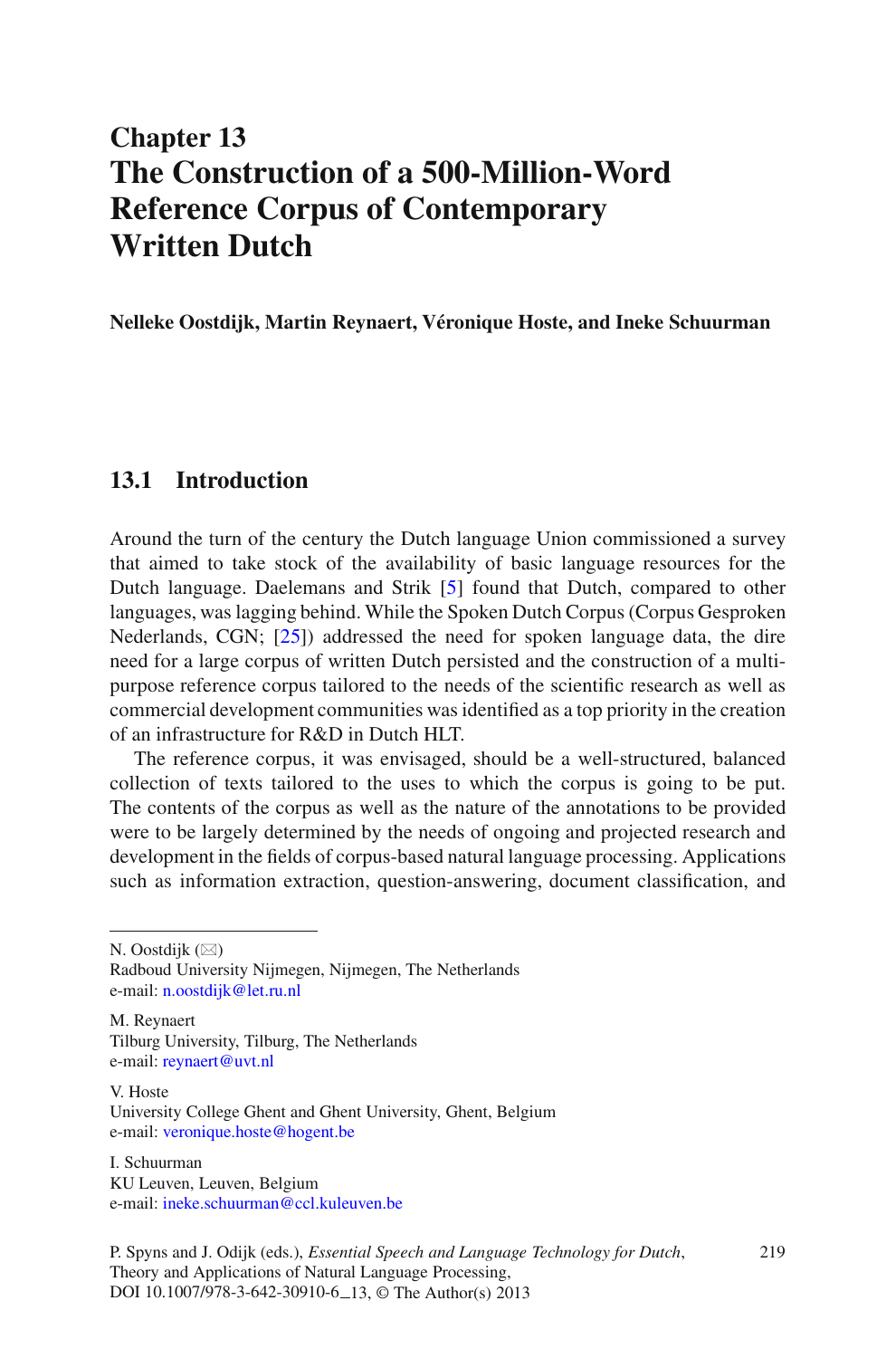automatic abstracting that are based on underlying corpus-based techniques were expected to benefit from the large-scale analysis of particular features in the corpus. Apart from supporting corpus-based modeling, the corpus was to constitute a test bed for evaluating applications, whether or not these applications are corpusbased.

On the surface, all stakeholders agree that a large reference corpus of written Dutch would be invaluable for linguistic research and the development of profitable services that require advanced language technology. However, as soon as one starts making preparations for the collection of the text, and the definition of the minimal set of meta-data and annotation layers, it appears that different purposes may very well translate into very different requirements. A very large, balanced, richly annotated multi-purpose reference corpus is very different from the task-specific corpora that have been built in – for example – the DARPA programmes and the European CLEF programme. What is more, while some of the stakeholders (e.g. linguists, application developers and system integrators) may be able to formulate requirements and desires in the terms of their own disciplines and business areas, it is not straightforward to translate these formulations into technical requirements for a reference corpus. This is one of the reasons why in 2005 the STEVIN Dutch Language Corpus Initiative (D-Coi) project was initiated.

Although there were as yet no examples of the type of reference corpus aimed at, it was, of course, possible to derive boundary conditions from experiences with existing corpora and the major trends in the development of linguistics and language technology.<sup>[1](#page-1-0)</sup> Thus, a modern reference corpus should not only sample texts from conventional media such as books and newspapers, but also from electronic media, such as web pages, chat boxes, email, etc. It was evident that inclusion of texts from these sources would pose (new) problems related to IPR, and that they would require the development of novel tools for the detection and annotation of typos, non-words, and similar phenomena that are less prominent in well-edited texts from the conventional printed media.

The D-Coi project was a pilot project that aimed to produce a blueprint for the construction of a 500-million-word (500 MW) reference corpus of written Dutch. This entailed the design of the corpus and the development (or adaptation) of protocols, procedures and tools that are needed for sampling data, cleaning up, converting file formats, marking up, annotating, post-editing, and validating the  $data<sup>2</sup>$  $data<sup>2</sup>$  $data<sup>2</sup>$  In order to support these developments a 50 MW pilot corpus was compiled, parts of which were enriched with linguistic annotations. The pilot corpus should demonstrate the feasibility of the approach. It provided the necessary testing

<span id="page-1-0"></span><sup>&</sup>lt;sup>1</sup>At the time (i.e. in 2004, at the start of the STEVIN programme) the American National Corpus (ANC; [\[16](#page-26-1)]) was probably closest to what was envisaged for the Dutch reference corpus as it also intended to include data from electronic media.

<span id="page-1-1"></span><sup>2</sup>Already in the planning phase, we realised the importance of adhering to (inter)national standards and best practices. Subsequently, wherever possible we have tried to relate to and build upon (the results of) other projects as well as re-use of resources and tools. Especially the CGN project has been particularly influential.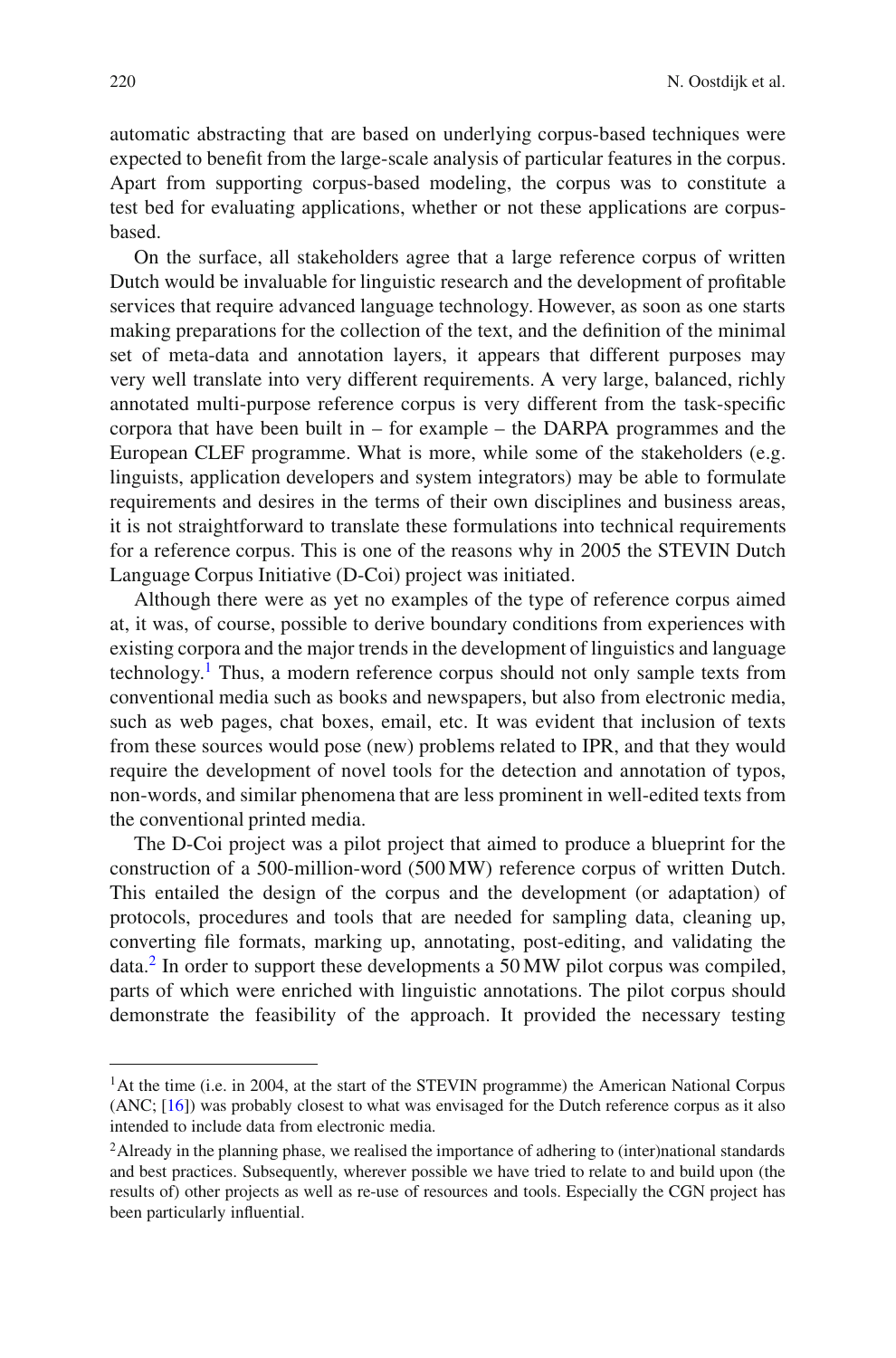ground on the basis of which feedback could be obtained about the adequacy and practicability of the procedures for acquiring material and handling IPR, as well as of various annotation schemes and procedures, and the level of success with which tools can be applied. Moreover, it served to establish the usefulness of this type of resource and annotations for different types of HLT research and the development of applications.

There can be no doubt that as preparatory project the D-Coi project has been very useful. It provided the opportunity to come up with a design for a reference corpus in close consultation with the user community. Moreover, the compilation of the pilot corpus gave us hands-on experience with the work ahead of us, some facets of which we had underestimated before. With the insights gained we got a better view of what realistically could be done and what not. This has definitely proven to be advantageous as we were much better prepared when in 2008 we undertook the actual construction of the full reference corpus in the SoNaR project.<sup>[3](#page-2-0)</sup>

In what follows we describe the various phases in the construction of the reference corpus. In Sect. [13.2](#page-2-1) different aspects related to corpus design and data acquisition are discussed. Section [13.3](#page-8-0) focuses on corpus (pre)processing, paying attention to the steps taken to handle various text formats and arrive at a standard XML version. Section [13.4](#page-11-0) describes the various types of annotation and how they came about. Finally, Sect. [13.5](#page-23-0) concludes this chapter.

# <span id="page-2-1"></span>**13.2 Corpus Design and Data Acquisition**

In this section we describe the design of the written Dutch reference corpus and its implementation, relating the strategies adopted in collecting different text types (including a wide range of texts from both traditional and new media) and the experiences in the acquisition and arrangement of IPR.

# *13.2.1 Corpus Design*

The Dutch reference corpus was intended to serve as a general reference for studies involving language and language use. The corpus should provide a balanced account of the standard language and the variation that occurs within it. In doing so, it allows researchers investigating language use in a particular domain (e.g. medicine) or register (e.g. academic writing), or by a specific group (e.g. professional translators)

<span id="page-2-0"></span><sup>&</sup>lt;sup>3</sup>The acronym SoNaR stands for STEVIN Nederlandstalig Referentiecorpus, i.e. STEVIN Dutch Reference Corpus.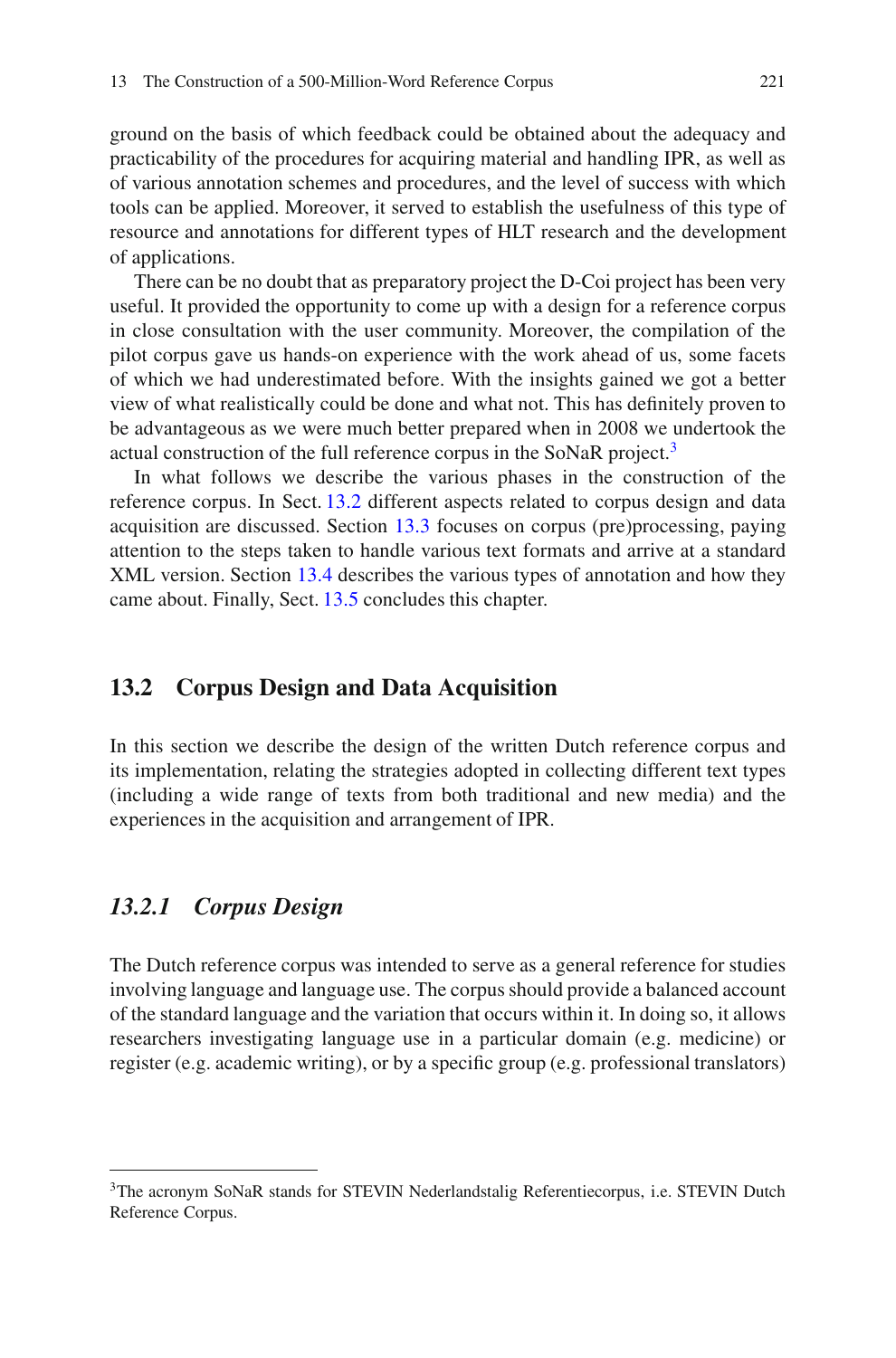to relate their data and findings to the general reference corpus. The corpus was also intended to play a role in the benchmarking of tools and annotations[.4](#page-3-0)

The design of the Dutch reference corpus profited from the experiences in other large scale projects directed at the compilation of corpora (e.g. the British National Corpus,  $BNC - [1]$  $BNC - [1]$ , the ANC and the CGN). In addition, consultation of the user community contributed to establishing needs and priorities.

The user requirements study [\[28](#page-26-2)] constituted a crucial step in the process of designing a Dutch reference corpus. The inventory of the needs and desires of linguists and members of the Dutch HLT community made by means of a web questionnaire, followed by consultation of the different user communities in focus groups, helped us decide on the priorities that should be set. Through the involvement of (potential) future users in this early stage we expected to avoid oversights and shortcomings that could easily result from too narrow a view on design issues and a limited awareness of existing needs. Equally important, user involvement throughout the design stages of corpus creation would contribute to generate the necessary support for such an undertaking and knowledge transfer.

The design was ambitious as it aimed at a 500 MW reference corpus of contemporary standard written Dutch as encountered in texts (i.e. stretches of running discourse) originating from the Dutch speaking language area in Flanders and the Netherlands as well as Dutch translations published in and targeted at this area. Texts were to be included from more conventional genres and text types as well as from the new media. The corpus was to include native speaker language and the language of (professional) translators. It was intended that approximately two-thirds of the texts would originate from the Netherlands and one-third from Flanders. Only texts were to be included that had appeared from the year 19[5](#page-3-1)4 onwards.<sup>5</sup>

The design envisaged the inclusion of texts written to be read as well as texts written to be spoken, published and unpublished texts, and also of texts that had appeared in print or in electronic form, or had been typed (cf. Table [13.1\)](#page-4-0). As we aimed for a balanced, multi-purpose corpus, the corpus was to include a wide range of text types, from books, magazines and periodicals to brochures, manuals and theses, and from websites and press releases to SMS messages and chats. Moreover, the sheer size of the corpus made it possible to aim for the inclusion of full texts rather than text samples, leaving it to future users of the corpus to decide whether to use a text in its entirety or to use only a select part of it that meets the sampling criteria that follow more directly from a specific research question.

In the specification of the design of the Dutch reference corpus we intentionally deviated from other previous corpus designs for reference corpora such as the BNC

<span id="page-3-0"></span><sup>4</sup>Cf. the definition of a reference corpus provided by EAGLES: "*A reference corpus is one that is designed to provide comprehensive information about a language. It aims to be large enough to represent all the relevant varieties of the language, and the characteristic vocabulary, so that it can be used as a basis for reliable grammars, dictionaries, thesauri and other language reference materials."*

<span id="page-3-1"></span><sup>&</sup>lt;sup>5</sup>In the year 1954 a major spelling reform was put into effect, as a result of which from this year onwards a common spelling of the Dutch language came into use in Belgium and the Netherlands.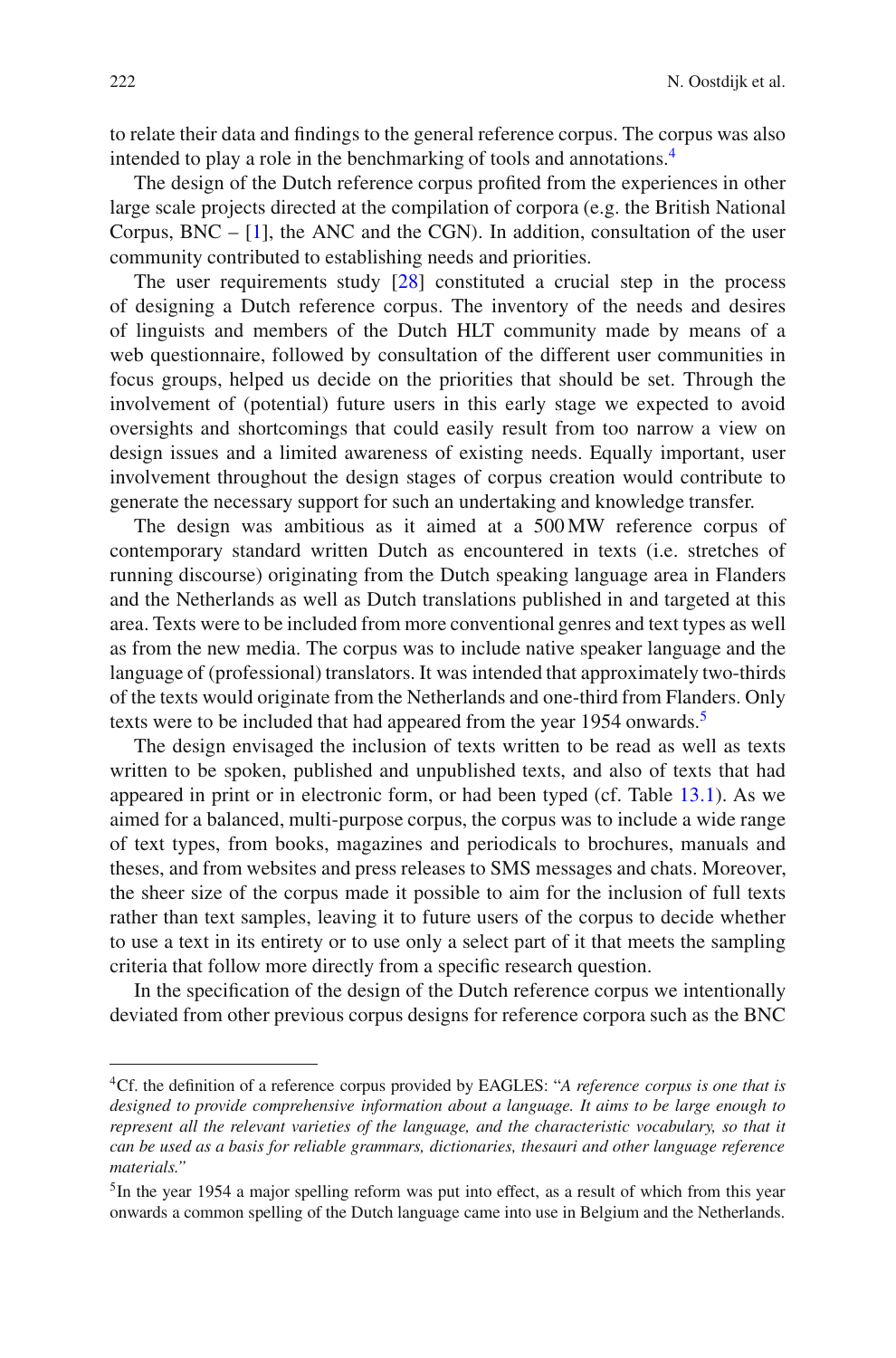<span id="page-4-0"></span>**Table 13.1** Overall corpus design in terms of three main design criteria, viz. intended delivery of the texts included, whether they were published or not, and the primary mode (electronic, printed or typed)

| Written to be read<br>492.5 MW | Published<br>362.5 MW   | Electronic<br>177.5 MW<br>Printed<br>185.0 MW |  |
|--------------------------------|-------------------------|-----------------------------------------------|--|
|                                |                         |                                               |  |
|                                | Unpublished<br>130.0 MW | Electronic<br>100.0 MW                        |  |
|                                |                         | Printed<br>$10.0$ MW                          |  |
|                                |                         | Typed<br>20.0 MW                              |  |
| Written to be spoken<br>7.5 MW | Unpublished<br>7.5 MW   | Electronic<br>2.5 MW                          |  |
|                                |                         | Typed<br>5.0 MW                               |  |

and ANC. Especially the inclusion of much larger volumes of electronic texts, both published and unpublished, caused experts from the Center for Sprogteknology (CST, Copenhagen) charged with the evaluation of the design to raise questions as to its justification. Concerns were voiced as regards the effect the inclusion of such high quantities of electronic text would have on corpus quality, the arrangement of IPR, and thus on the representativeness and the balance of the corpus. At the same time the experts were receptive to the idea of an alternative design as they could well imagine that

"the corpus will be contributing to, or may even be setting future best practices with regard to the proportional representation of electronic publications in reference corpora, because the existing guidelines that can be derived from the current large reference corpora, BNC and ANC, may need some additions. Text types like e-mail and discussion lists, chat and SMS are highly influenced by the intentions of quick, personal communication and by the requirements/limitations of the medium of communication as regards their functional style and language which differentiate them from traditional written text types. However, the need for novel NLP tools appropriate for new communication channels such as web chats, blogs, etc. justifies the high inclusion rate of such text types in a corpus intended to serve as a linguistic resource for the development of such NLP methods and tools." [\[2](#page-25-2), p. 7]

In the course of the SoNaR project the corpus design originally conceived in the D-Coi project was modified.<sup>[6](#page-4-1)</sup> There were several reasons for this. As we found that preprocessing typed texts was very laborious, time-consuming and error-prone, we decided to refrain from including this type of material. In other cases, such as

<span id="page-4-1"></span> $6$ An overview of the original design can be found in Table [A.1](#page-25-3) in the Appendix. For a detailed description and motivation we refer to [\[27](#page-26-3)].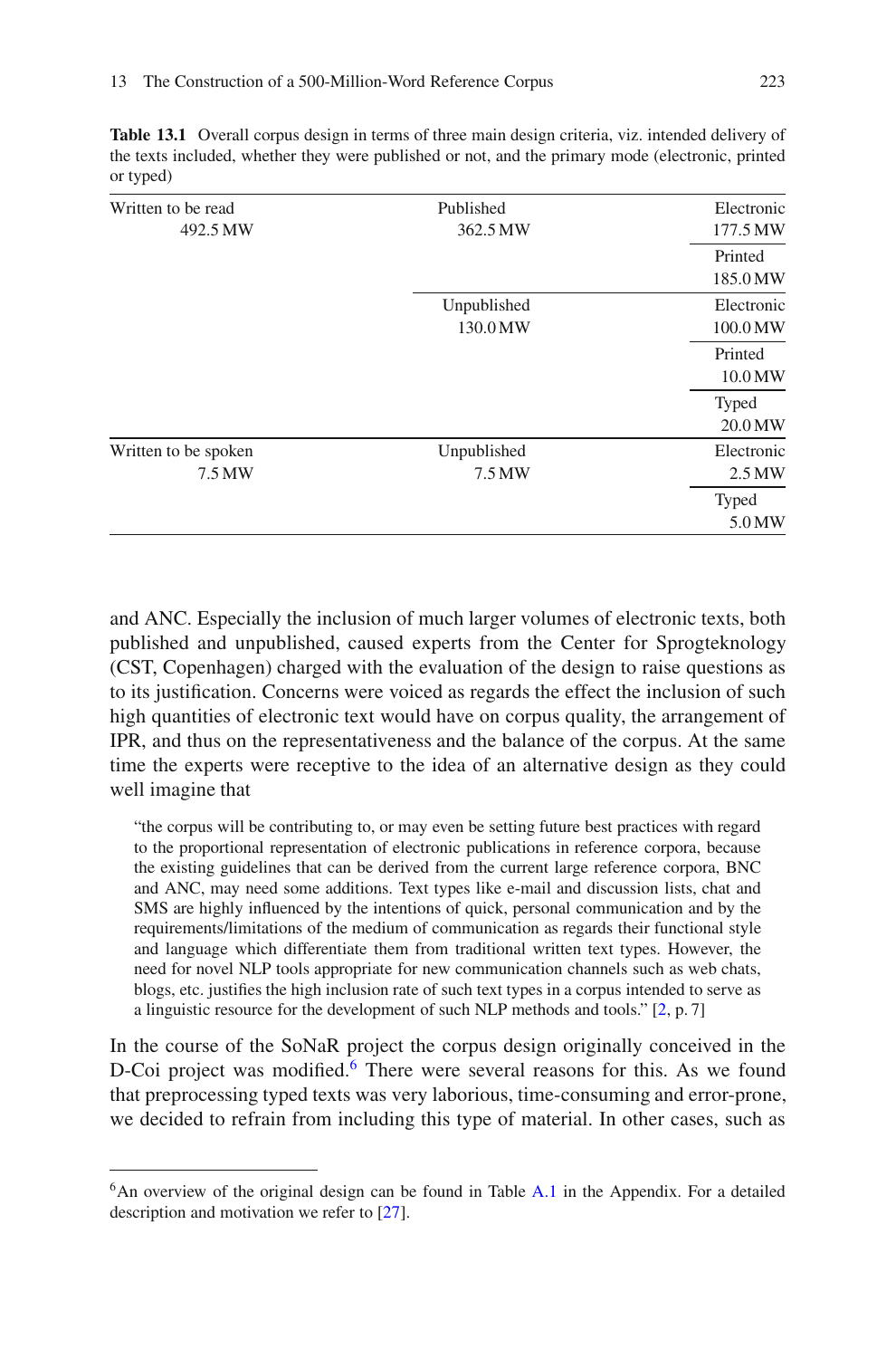with SMS messages where we found that the acquisition was quite problematic we decided on more realistic targets (e.g.  $50,000$  SMS texts instead of  $5 \text{ MW}$ ).<sup>[7](#page-5-0)</sup> Finally, the enormous flight Twitter has taken was a development we did not anticipate and was cause for modifying the design. In fact, the original design did not envisage the collection of tweets at all.

# <span id="page-5-3"></span>*13.2.2 IPR*

The reference corpus is intended to serve and be available to the wider research community. Therefore, considerable efforts were put into the settlement of the intellectual property rights (IPR). This was done in close collaboration with the Dutch HLT Agency who is responsible for the distribution of the corpus and its future maintenance. While the HLT Agency arranges the licences with prospective end users (academics and other non-profit institutes but also commercial parties) before granting them access to the data, it was the responsibility of the corpus compilers to make sure that IPR was settled with the content owners who agreed to have their texts included in the corpus. $8$  To this end, the HLT Agency provided model contracts that the corpus compilers could use.

IPR had to be arranged for texts from all kinds of sources, both in the public but also in the more private domain. With texts from the conventional printed media (such as books, magazines, newspapers) the situation as regards IPR is fairly clear.<sup>9</sup> IPR can usually be settled through the publisher. For texts that are born-digital and are apparently freely available on the internet (such as websites and discussion fora) arranging IPR, we found, is rather more tricky. In some cases IPR lies with the site owner as contributors at some point have consented to have their rights carried over. However, in many such cases it is unclear whether the data may be passed on to a third party. In other cases no apparent IPR arrangements have been made. As a result the IPR status of these data remains unclear and the rights probably remain with the original authors/contributors. With data from for example chat and SMS individual people must give their consent. It is especially with these more private types of data that people were hesitant to have their texts included in a corpus. Anonymisation of the data was considered but not further pursued as this would involve a great deal of work, while it would seriously impact on the authenticity of the data.

<sup>7</sup>cf. Sect. [13.2.3](#page-6-0) and [13.3.1.](#page-9-0)

<span id="page-5-1"></span><span id="page-5-0"></span><sup>8</sup>It should be noted that on principle we never paid for the acquisition of data and the settlement of IPR. Sometimes we would pay a small fee for the extra work that a text provider put into delivering the texts in a form that for us was easier to handle. In the SMS campaign there was the chance of a prize for those who contributed data.

<span id="page-5-2"></span><sup>9</sup>Although things may be complicated when texts have been digitised and placed on the internet (as for example those in DBNL – Digitale Bibliotheek Nederlandse Letteren, [http://www.dbnl.org/\)](http://www.dbnl.org/).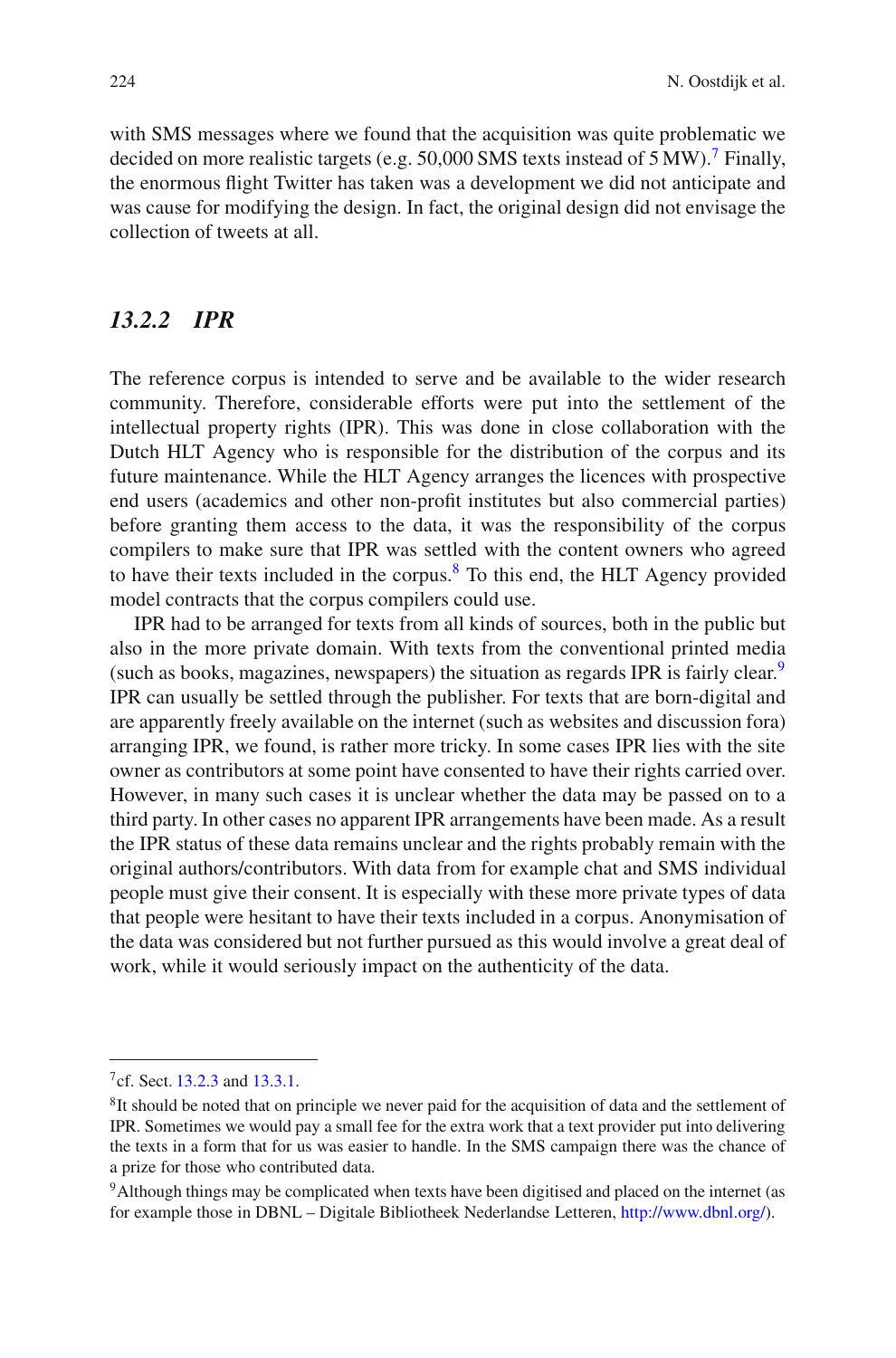In a number of cases there was no need to follow up on IPR matters as the texts were already available under some kind of licence, such as GNU GPL or Creative Commons, or by arrangement of law (the public's right to information).

# <span id="page-6-0"></span>*13.2.3 Acquisition*

Data acquisition has proven to be quite a formidable task. Ideally acquisition would be directed at texts that are already available in an open digital format so that the amount of work that must be put into making the text accessible can be reduced to a minimum. In actual practice we found that if we were to restrict the selection of data in this fashion this would seriously affect the balancedness of the corpus, especially since even with major publishers today the bulk of their holdings are not in (an open) digital format. In the acquisition process the primary aim was to identify and acquire texts that would fit the corpus design. And although we maintained a preference for formats that were readily accessible, we did not shy away from texts in formats that we knew would require considerable effort to preprocess.

As we wanted the corpus to reflect the large degree of variation found not only between text types but also within one and the same text type, acquisition efforts were directed at including texts from a large variety of sources. The identification of potential text providers was done on an ad hoc basis using various means available to us. Thus the networks of project members and associates were tapped into, contacts were established and major agreements arranged with television broadcasting companies, the conglomerate of national newspapers, major publishers of periodicals and other large text providers, while many other candidates were identified on the basis of their web presence. As a result of the attention the creation of the reference corpus attracted from the media, occasionally we would be approached by people offering data or giving pointers to interesting data sets. Where we were aware of other text collections that held Dutch data representative of specific text types (such as JRC-Acquis for legal texts or the OPUS Corpus which includes Dutch subtitles), we have pursued the inclusion of these data.<sup>[10](#page-6-1)</sup> This course of action was motivated by the idea that in the SoNaR project we would impact an added value in yielding the XML uniform to the other data in the reference corpus, but also through the tokenisation and further linguistic annotations we provide.

For successful acquisition we found there is no single standard recipe. Different types of text and text providers require different approaches. Moreover, there are cultural differences: where potential text providers in Flanders may be persuaded to donate their texts arguing that the future of the Dutch language is under threat, in the

<span id="page-6-1"></span> $10$ JRC-Acquis is a collection of parallel texts from the EU comprising "the contents, principles and political objectives of the Treaties; EU legislation; declarations and resolutions; international agreements; acts and common objectives" [\[44](#page-27-0)]. The OPUS Corpus is an open parallel corpus which is publicly available. See also <http://opus.lingfil.uu.se/.>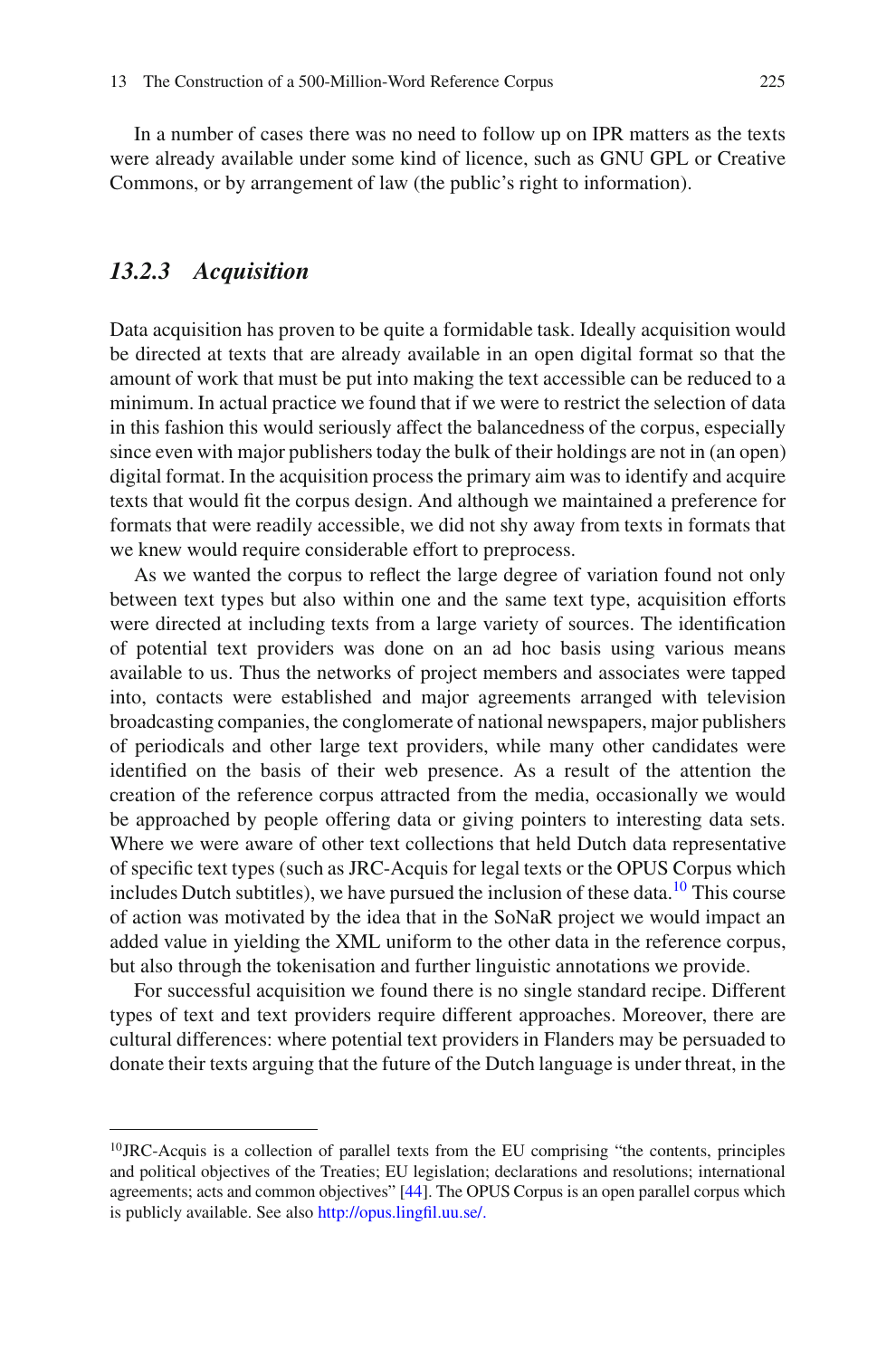Netherlands the fact that by donating texts a contribution is made to science is what is found particularly appealing. The strategies used and experiences gained in the SoNaR project in approaching potential text providers, negotiating and successfully settling IPR have been documented in  $[8]$ <sup>[11](#page-7-0)</sup>

Of course at some point arrangements must be made for the actual transfer of the acquired data. What is all too readily overlooked is that the ease with which data can be transferred from the text provider to the corpus compiler can be a decisive factor in the successful acquisition of texts. If transfer is complex and requires that effort be put into it on the part of the text provider, chances are that the provider will refrain from doing so.

There are various ways of making the transfer of data easy for data providers. One example is the use of a drop box. Although the SoNaR drop box we had at our disposal was introduced rather late in the project it has demonstrated its usefulness.<sup>[12](#page-7-1)</sup> It provided an easy interface to the text provider for uploading the (archives of) text files and for providing, at his/her own discretion some personal information for inclusion in the metadata. After submission, the text provider received a thank-you email which further contained the actual text of the IPRagreement the text was subject to. Another example of how the transfer of data may be made easy is the way in which by means of an existing application SMS texts could be uploaded directly from Android mobile phones onto the SoNaR website.<sup>13</sup>

At the beginning of this section it was observed that data acquisition was a formidable task. Indeed, identifying and acquiring the necessary data and arranging IPR for a corpus of 500 million words represents a major challenge. Yet, as such it is not so much the large quantity of data that one should be in awe of, it is the quantity combined with the diversity of text types that the corpus comprises that is truly ambitious. All through the project the balancedness of the corpus has been a concern. Especially with texts directly obtained from the internet the amount of data tended to rapidly exceed the quantity envisaged in the corpus design. For example, the largest Flemish internet forum that we managed to arrange IPR with, by itself holds well over 500 million words of text. On the other hand, other text types were really hard to come by and were constantly at risk of being struck off the acquisition list. The corpus design was therefore used to control for balancedness and to ensure that apart from quantity there would be sufficient diversity: in a number of cases (such as the Flemish internet forum) only a fraction of the material is actual part of the 500 MW SoNaR corpus; the rest of the data is regarded as surplus. To the extent

 $11$ For the acquisition of tweets and SMS, special campaigns were organised (see [\[35,](#page-27-1) [47](#page-27-2)]).

<span id="page-7-0"></span><sup>12</sup>URL: <http://webservices.ticc.uvt.nl/sonar/>

<span id="page-7-2"></span><span id="page-7-1"></span><sup>&</sup>lt;sup>13</sup>The original application was developed by the National University of Singapore. It was adapted for use in the SoNaR project. Adaptation consisted primarily in translating the operating instructions for uploading SMS texts. Linked to this is a SoNaR website on which more information about the project and more instructions specific to different kinds of mobile (smart)phones could be found (URL: [http://www.sonarproject.nl/\)](http://www.sonarproject.nl/).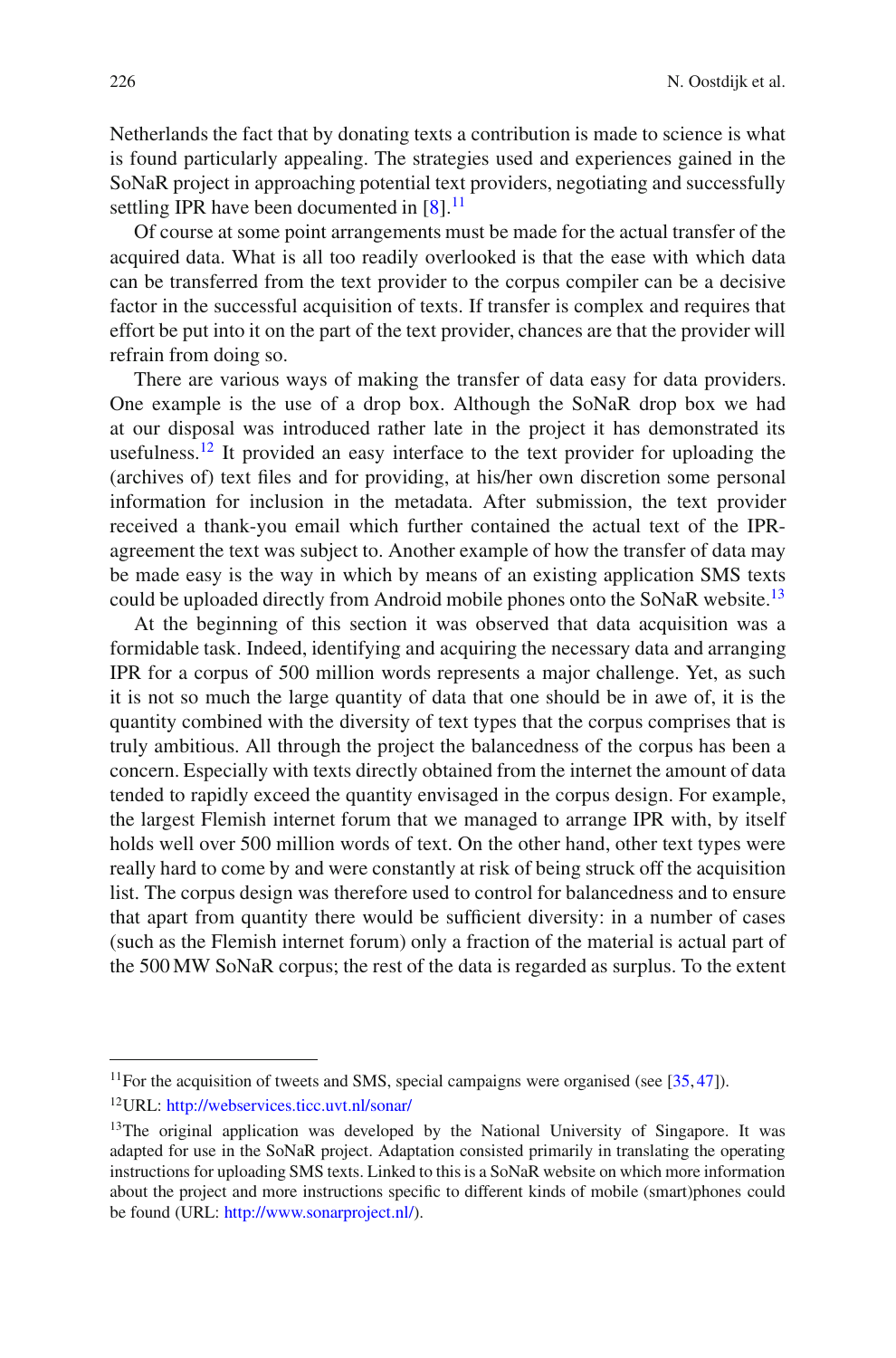possible within the limitations of the project these data have been processed in the same manner and are available to those for whom there is never enough data.

Apart from having the data in the corpus represent various text types and topic domains, we also wanted the corpus to include both data originating from Flanders and data from the Netherlands. In a number of cases, as for example with the data from Wikipedia or JRC-Acquis, it was impossible to establish the origin.

All the text data files that were collected were gathered centrally and stored along with available metadata (such as content provider, date downloaded, original filename). An overview of the composition of the reference corpus can be found in Table [A.1](#page-25-3) in the Appendix.

#### *13.2.4 Pilot Corpus*

For the pilot corpus no separate design was made. In fact, the compilation of the pilot corpus ran very much in parallel to the work done in relation to the design of the 500 MW corpus and the development of procedures and the drafting of contracts that could be used for settling IPR matters. Given the primary aim of the pilot corpus, the main concern was that the corpus should be varied enough to be able to test the various procedures and protocols so as to avoid any omissions or oversights that might affect the compilation of the reference corpus.

In the compilation of the D-Coi pilot corpus, we found that IPR issues frustrated the acquisition process. In order to make sure that sufficient material would be available we therefore resorted to a more opportunistic approach of acquiring data. This involved focusing on data that were already available in the public domain (e.g. under a GPL or Creative Commons licence) or considered low-risk, such as texts found on public websites maintained by the government and public services.<sup>[14](#page-8-1)</sup> Some genres and text types, however, remain underrepresented in the pilot corpus or do not occur in it at all. The latter is true for example for chat, email and SMS. Moreover, the corpus comprises relatively few Flemish data. An overview of the composition of the pilot corpus can be found in Table [A.1](#page-25-3) in the Appendix. The pilot corpus is described in more detail in [\[26\]](#page-26-4).

# <span id="page-8-0"></span>**13.3 Corpus (Pre)Processing**

In this section we describe the various steps in the preprocessing of the corpus, from the stage where texts have been acquired and delivered in their original formats, up to the point where they are available in a uniform XML format.

<span id="page-8-1"></span><sup>&</sup>lt;sup>14</sup>'Low-risk' meaning that remaining IPR issues could be expected to be resolved in the not too distant future.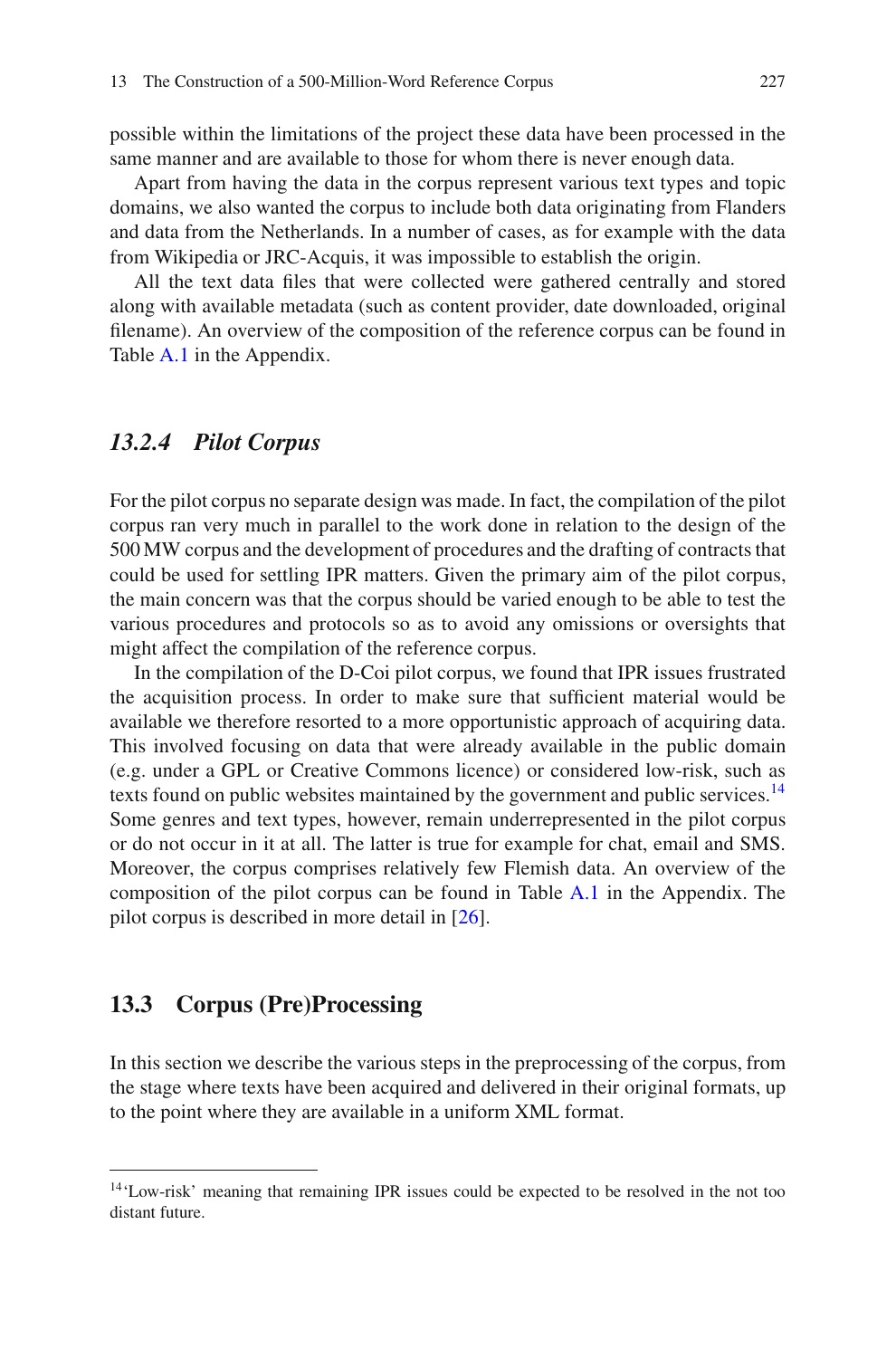# <span id="page-9-0"></span>*13.3.1 Text Conversion*

The first step to be taken once the data had been acquired was to make the incoming data stream suitable for further upstream processing. It involved the conversion from the different file formats encountered such as PDF, MS-Word, HTML and XML to a uniform XML format.<sup>[15](#page-9-1)</sup> This uniform format should allow us to store metadata and the text itself along with linguistic annotations from later processing stages. Moreover, it provided the means to perform XML validation after each processing stage: first after the conversion from original file format to the target format, and then again whenever new annotations had been added. Especially the validation after the first conversion appeared to be a crucial one in order to prevent that the processing chain was jammed due to incorrect conversions.

Putting much effort in the development of conversion tools was regarded outside the scope of the project. However, the conversion from original format to target XML appeared to be rather problematic in a substantial number of cases. Given the data quantities aimed at, an approach that uses a (semi-)manual format conversion procedure was not regarded a realistic option. Therefore the approach was to use existing conversion tools and repair conversion damage wherever possible. For a large proportion of the data this procedure worked quite well. Sometimes only minor adaptations to the post-processing tools were required in order to fix a validation problem for many files. Some parts of the collected data, however, had to be temporarily marked as unsuitable for further processing as it would take too much time to adapt the post-processing tools. Especially the conversion of the PDF formatted files appeared to be problematic. Publicly available tools such as pdf2html that allow for the conversion from PDF to some other format often have problems with columns, line-breaks, and headers and footers, producing output that is very hard to repair. On the other hand, as moving away from abundantly available content in PDF format would seriously limit the possibilities in finding a balance over text data types, the approach was to do PDF conversion semi-automatically for a small part of the collection. A varying amount of effort was required to convert other formats successfully to the target file format.

Progress of the work could be monitored by all project partners via a simple PHP web-interface<sup>[16](#page-9-2)</sup> on a MYSQL database containing the relevant information for each file such as the raw word counts, validation status for each level, and total word counts (grand total, counts per document group, validated, etc.). The database was synchronised with the information in the D-Coi/SoNaR file system so that project partners could immediately fetch data that became available for their processing stage. The database and web-interface served as intermediate documentation of the work done.

<span id="page-9-1"></span><sup>&</sup>lt;sup>15</sup>In the D-Coi project the XML format previously used in the CGN project was adopted with some slight changes. In SoNaR the D-Coi XML format was again modified (cf. also Sect. [13.5\)](#page-23-0).

<span id="page-9-2"></span><sup>16</sup>URL: <http://hmi.ewi.utwente.nl/searchd-coi>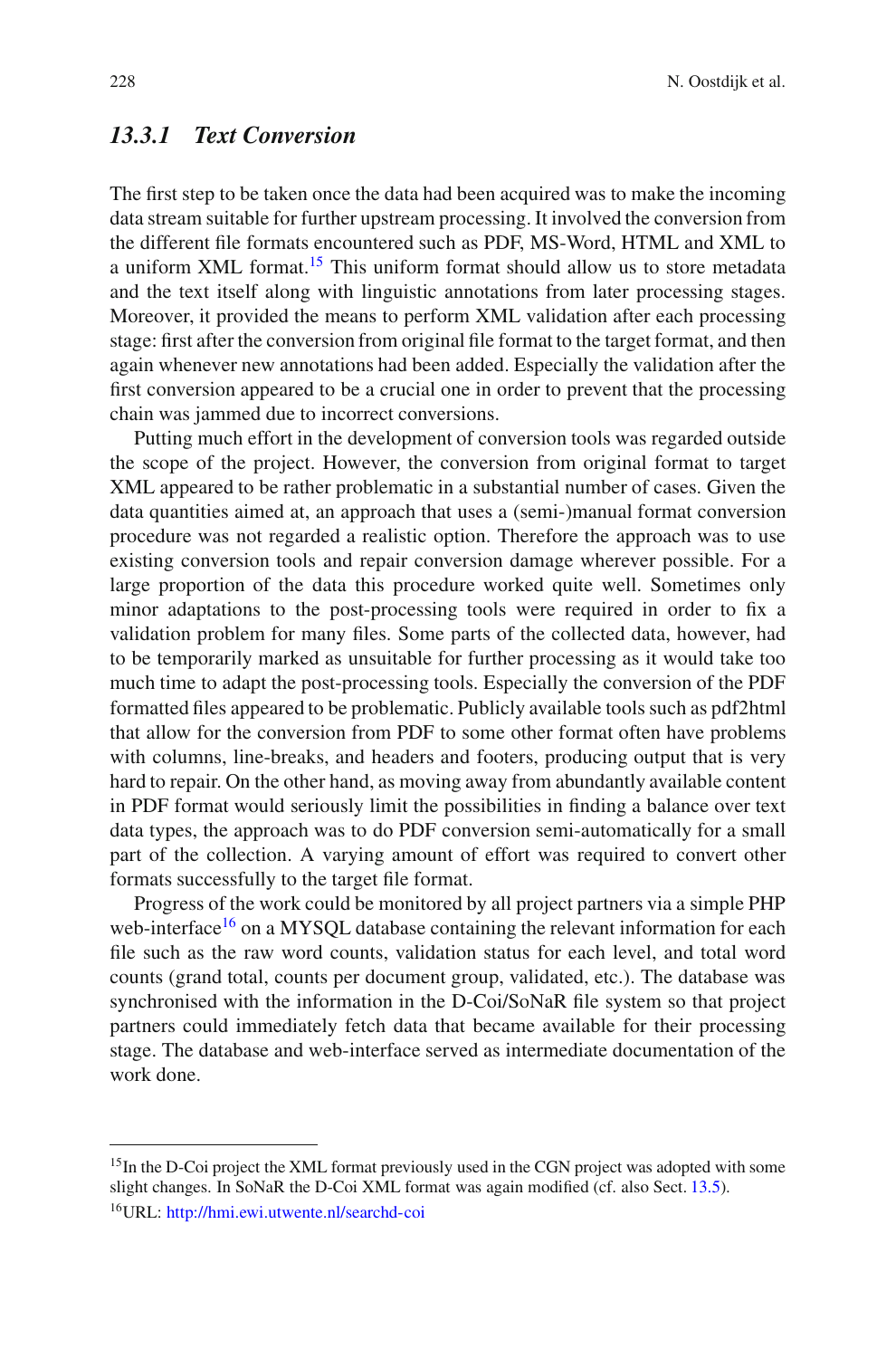# *13.3.2 Text Tokenisation and Sentence Splitting*

A major aim of the first conversion step to XML was to have titles and paragraphs identified as such. This is because most tokenisers, our own included, may fail to properly recognise titles and because the sentence splitting process expects a paragraph to consist of at least one full sentence. Failure in the first conversion step to recognise that a paragraph in TXT format is split up into n lines by newline characters, results in n XML paragraphs being defined. This is unrecoverable to the tokeniser. This fact can mostly be detected by the ratio of sentences identified after tokenisation in comparison to the number of paragraphs in the non-tokenised version. In such cases both unsuccessful versions were discarded and new ones produced semi-automatically by means of minimal, manual pre-annotation of the raw TXT version of the documents.

The rule-based tokeniser used was developed at the Induction of Linguistic Knowledge research team at Tilburg University prior to the D-Coi project. It was slightly adapted to the needs of the D-Coi/SoNaR projects on the basis of evaluations conducted by means of TOKEVAL, a tokeniser evaluator developed during the project in order to evaluate the available sentence splitters and tokenisers.<sup>[17](#page-10-0)</sup> A very good alternative to the ILK tokeniser (ILKTOK), is the tokeniser that is available in the Alpino Parser distribution. As neither of the sentence-splitters/tokenisers available to us handled XML, we developed a wrapper program (WRAPDCOITOK) that deals with the incoming XML stream, sends the actual text to the sentence splitter/tokeniser, receives the outcoming sentences and tokens and wraps them in the appropriate XML. This scheme further allows for collecting sentence and word type statistics and for word type normalisation during the tokenisation step.

# *13.3.3 Text Normalisation and Correction*

During the D-Coi project we developed CICCL, which is a set of programs for identifying various types of primarily typographical errors in a large corpus. CICCL stands for 'Corpus-Induced Corpus Clean-up' and has in part been described in [\[32](#page-27-3)]. Assumptions underlying this work are: (1) that no resources other than corpusderived n-gram lists are available, (2) that the task can be performed on the basis of these resources only, to a satisfactory degree, (3) that in order to show that this is so, one needs to measure not only the system's accuracy in retrieving non-word variations for any given valid word in the language, but also its capabilities of distinguishing between what is most likely a valid word and what is not.

<span id="page-10-0"></span><sup>&</sup>lt;sup>17</sup>These and other tools developed in the D-Coi project are available from [http://ilk.uvt.nl,](http://ilk.uvt.nl, as are our technical reports.) [asareourtechnicalreports.](http://ilk.uvt.nl, as are our technical reports.)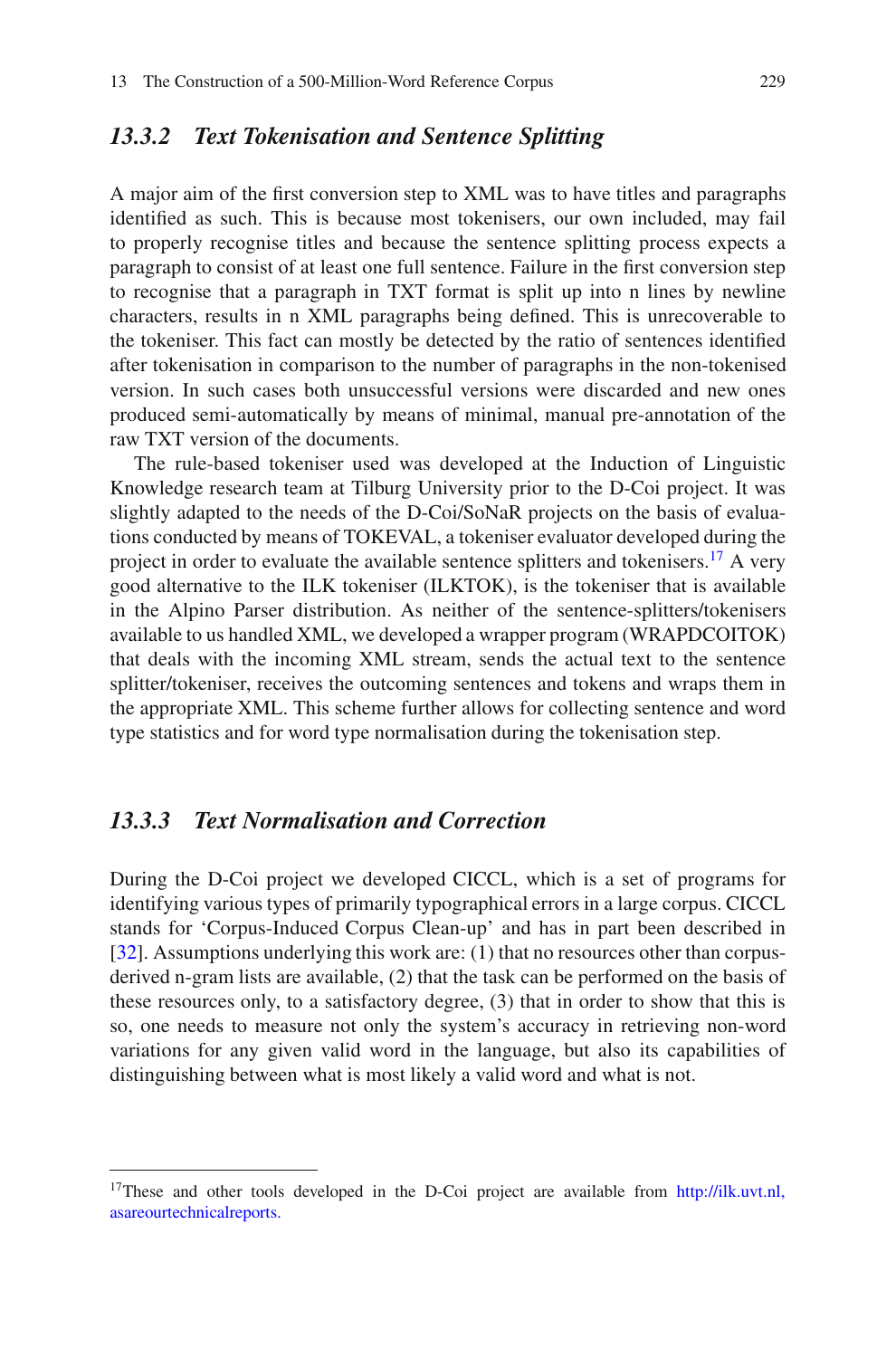Where diacritics are missing and the word form without diacritics is not a valid word in its own right, fully automatic replacement was mostly possible and has been effected. This was performed for the words requiring diacritics which are listed in the [\[57](#page-28-0)], i.e. the official 'Word list of the Dutch Language'. Also we have a list of about 16,500 known typos for Dutch and most of the selections have been screened for these.

In the SoNaR project, text correction was performed more thoroughly, i.e. all divergent spelling variants were automatically lined up with their canonical form by means of TICCL (Text-Induced Corpus Clean-up), which was introduced in [\[33\]](#page-27-4). In the course of the project we have continued to develop new approaches to large scale corpus clean-up on the lexical level. In [\[34\]](#page-27-5) we report on a new approach to spelling correction which focuses not on finding possible spelling variants for one particular word, but rather on extracting all the word pairs from a corpus that display a particular difference in the bag of characters making up the words in the pairs. This is done exhaustively for all the possible character differences given a particular target edit distance, e.g. an edit distance of 2 edits means that there are about 120K possible differences or what we call character confusions to be examined.

# *13.3.4 Language Recognition*

Where deemed necessary or desirable during processing, we have applied the TextCat tool for language recognition.<sup>18</sup> Depending on the source and origin of the texts this was variously applied at document or paragraph level. Language recognition was never applied at sub-sentential level. However, in the Wikipedia texts, paragraphs containing foreign UTF-8 characters above a certain threshold were summarily removed, not on the basis of a TextCat classification but on encoding alone.

For some batches, notably the posts from a Flemish internet forum primarily dedicated to popular music and thus mainly to adolescents, TextCat was used to classify all posts separately. We found that over half received the following TextCat verdict: "I do not know this language". The language in question almost infallibly being a dialectical variety of the poster's specific internet idiolect. These posts were included and their TextCat categorisation was included in the metadata.

# <span id="page-11-0"></span>**13.4 Corpus Annotation**

This section describes the various types of annotations that were added to either the full reference corpus (the SoNaR-500 corpus for short), or one of two subsets: the D-Coi pilot corpus or a set of one million words (the SoNaR-1 corpus for short, cf.

<span id="page-11-1"></span><sup>18</sup>TextCat is available from <http://www.let.rug.nl/vannoord/TextCat/>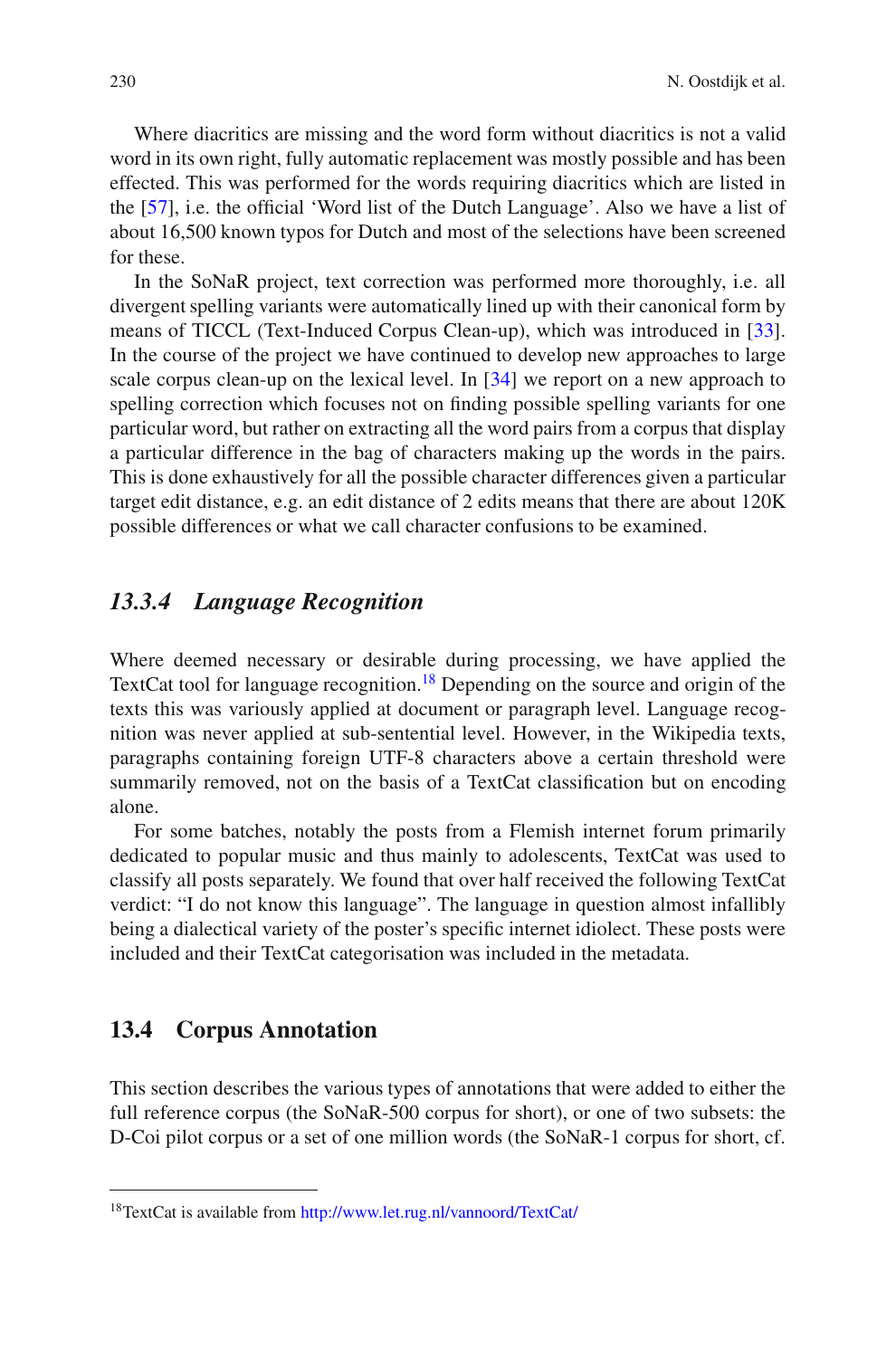<span id="page-12-0"></span>

| Text type                     | # words | Text type          | # words |
|-------------------------------|---------|--------------------|---------|
| Administrative texts          | 28,951  | <b>Manuals</b>     | 5,698   |
| Autocues                      | 184,880 | <b>Newsletters</b> | 5,808   |
| <b>Brochures</b>              | 67,095  | <b>Newspapers</b>  | 37,241  |
| E-magazines and e-newsletters | 12,769  | Policy documents   | 30,021  |
| External communication        | 56,287  | Press releases     | 15,015  |
| Instructive texts             | 28,871  | Proceedings        | 6,982   |
| Journalistic texts            | 81,682  | Reports            | 20,662  |
| Legal texts                   | 6,468   | Websites           | 32,222  |
| Magazines                     | 117,244 | Wikipedia          | 260,533 |

**Table 13.2** Composition of the SoNaR-1 corpus. In all SoNaR-1 comprises 1,000,437 words

Table [13.2\)](#page-12-0). A decisive factor as regards what annotations were added to which dataset was the availability of tools that were sufficiently mature to allow large scale, fully automatic annotation. For part of speech tagging and lemmatisation, and named entity recognition this is (now) the case. For syntactic and semantic annotation, however, the annotation process is at best semi-automatic (that is, when aiming for annotations of high quality).

Since it is generally believed that the lack of a syntactically and semantically annotated corpus of reasonable size (min. 1 MW) is a major impediment for the development of academic and commercial tools for natural language processing applied to the Dutch language, we invested in these types of annotations. The SoNaR-1 corpus was syntactically annotated and manually verified in the Lassy project while in the SoNaR project four semantic annotation layers were added. These layers, which include the annotation of named entities, co-referential relations, semantic roles and spatio-temporal relations, were completely manually checked. Where tools were available for pre-annotation, the task was redefined as a correction task.

# *13.4.1 Part-of-Speech Tagging and Lemmatisation*

For the tagging and lemmatisation of the reference corpus we aimed to yield annotations that were compatible to those in the CGN project. To the extent possible we wanted to re-use the tag set as well as the annotation tools and protocols for the human annotators. The tag set used to tag the reference corpus is essentially the same as that used for the Spoken Dutch Corpus (CGN), be it that a few tags were added to handle phenomena that do not occur in spoken language such as abbreviations and symbols [\[50\]](#page-28-1). Moreover, some tags that already existed in the original CGN tag set in the D-Coi/SoNaR version cover additional phenomena.

In the D-Coi project the CGN tagger/lemmatiser was adapted and retrained so that it would be able to cope with written text. This new version of the tagger/lemmatiser, which went by the name of Tadpole, was used to tag and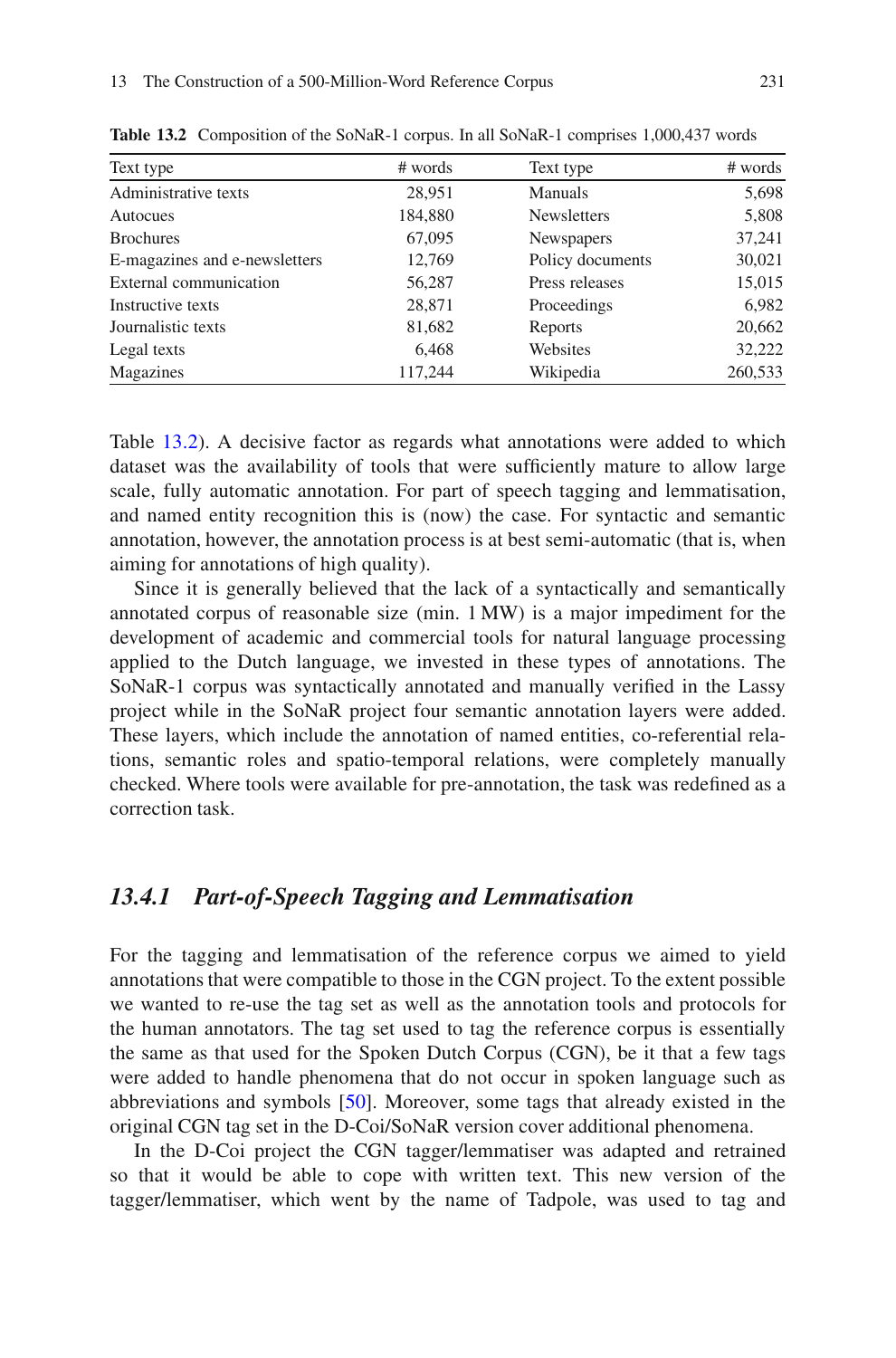lemmatise the entire D-Coi pilot corpus.<sup>[19](#page-13-0)</sup> PoS tagging with Tadpole reached an accuracy of 96.5 % correct tags (98.6 % correct on main tag) on unseen text.

For part of the pilot corpus (500,000 words) the tagging output of Tadpole was manually verified.<sup>[20](#page-13-1)</sup> This was done with the idea that it would provide us with a qualitative analysis of its strengths and weaknesses, something we thought was of particular importance since the tagging-lemmatisation of the reference corpus would be done fully automatically (the sheer size of the corpus prohibited manual verification).

The task of manually verifying the tags was a bit of a challenge: the high accuracy output attained by Tadpole made it hard to find the few mistakes left, especially when looking through the tags one by one. We therefore deployed a tool that focused on suspect tags only (identified by a low confidence value).

The output of the tagger consisted of PoS tagged files, containing all possible tags for each token, together with the probability of that tag. We developed a tool for the manual correction of these automatically generated PoS tagged files. This tool takes a PoS tagged file as input, together with a threshold value. It presents the human annotator only with those cases where more than one possible tag has an above-threshold probability. All other cases where more than one tag is generated by the tagger, or those cases where only one tag is generated, are not presented to the annotator, resulting in a markedly lower workload.

We performed a small experiment to determine at which value we best set the threshold: a threshold value of 0.06 results in a reduction of the number of decisions to be made by the human annotator with 28 %, while skipping a mere 1 % of errors which are not presented to the annotator. This shows that, with the benefit of a tagger well-trained on a large volume of manually checked training material, we can manually check much larger amounts of data in the same time, missing hardly any errors. While following this procedure, all manually corrected material is regularly checked against a blacklist of typical errors made by the tagger, particularly on multi-word named entities and high-frequency ambiguous function words such as *dat* ('that', having the same ambiguity as in English) which the tagger sometimes tags incorrectly but with high confidence.

Except for some types of data originating from the new media, the reference cor-pus was tagged and lemmatised automatically using Tadpole's successor FROG.<sup>[21](#page-13-2)</sup> In view of the huge amount of data and the high quality of FROG's output we refrained from any manual verification of the tagger-lemmatiser output. However,

<span id="page-13-0"></span> $19$ Tadpole is described in more detail in [\[49](#page-27-6)]. A more detailed account of how tagging and lemmatisation was actually applied in the case of the D-Coi pilot corpus is given in [\[48](#page-27-7)].

<span id="page-13-1"></span> $20$ At a later stage, another 500,000 words from the SoNaR corpus were manually corrected in the Lassy project. The total set of one million words is what we have elsewhere referred to as the SoNaR-1 corpus (cf. Sect. 3.4).

<span id="page-13-2"></span><sup>21</sup>FROG is available under GPL (online demo: [http://ilk.uvt.nl/cgntagger/,software:http://ilk.uvt.](http://ilk.uvt.nl/cgntagger/, software: http://ilk.uvt.nl/frog/) [nl/frog/\)](http://ilk.uvt.nl/cgntagger/, software: http://ilk.uvt.nl/frog/). We refrained from applying FROG to data such as chats, tweets and SMS as we expected that FROG would perform very poorly on this type of data.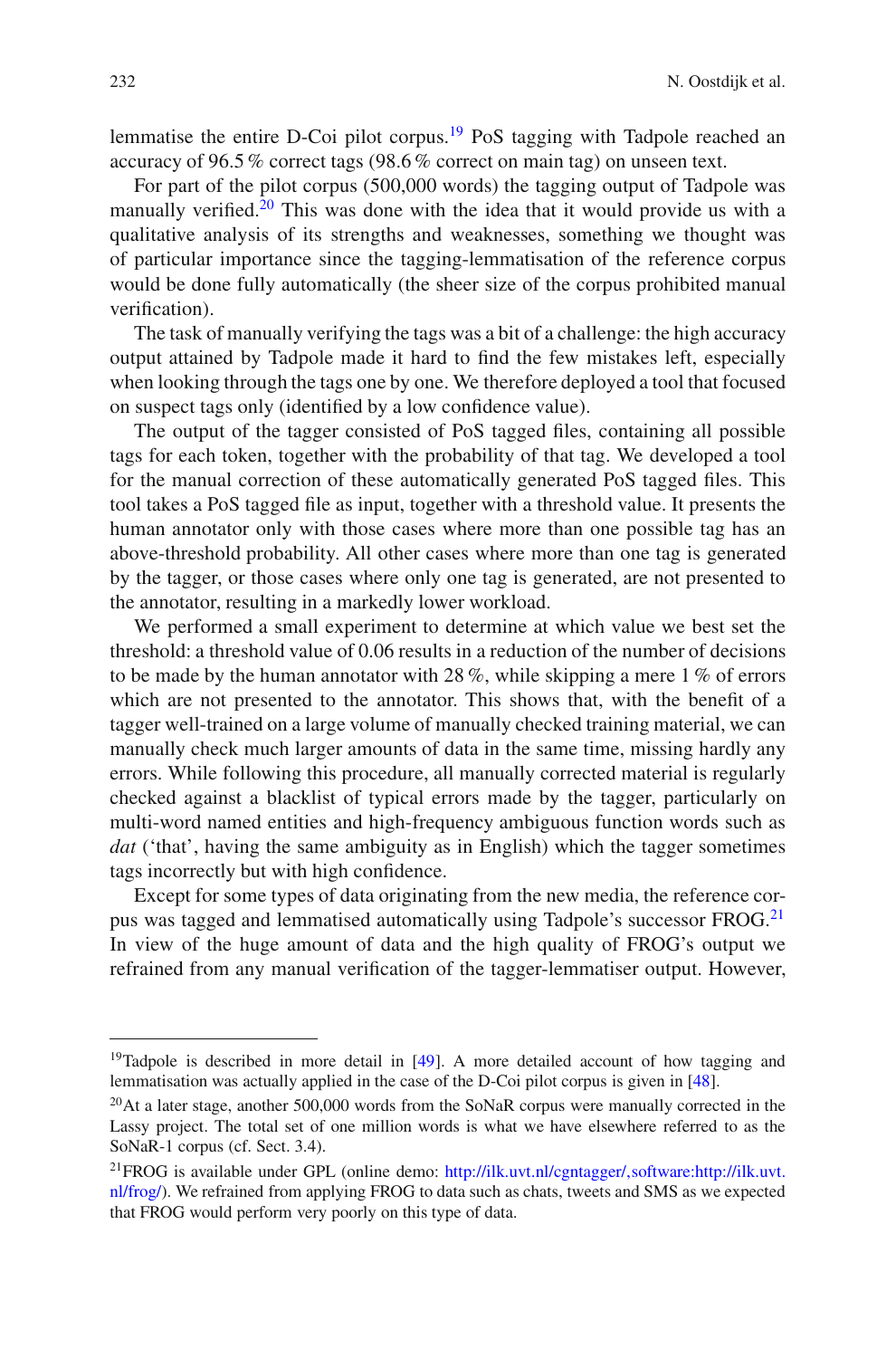<span id="page-14-1"></span>Table 13.3 Accuracy of Alpino on the manually corrected syntactically annotated part of D-Coi. The table lists the number of sentences, mean sentence length (in tokens), and F-score in terms of named dependencies

| Corpus | Sentences | Length | F-score $(\% )$ |
|--------|-----------|--------|-----------------|
| D-Coi  | 12,390    | 16     | 86.72           |

with the tool and procedure developed to support the manual verification of the data, users can yet undertake this task for specific subsets of the data as they see fit.

# *13.4.2 Syntactic Annotation*

In the D-Coi project we also investigated the feasibility of (semi-)automatically annotating the corpus for syntactic information with Alpino, a computational analyzer of Dutch which was developed at the University of Groningen. Experiences with syntactic annotation in the Spoken Dutch Corpus (CGN) project had shown that the approach taken there was quite labour-intensive. Of course at the time of the CGN project, no syntactically annotated corpus of Dutch was available to train a statistical parser on, nor an adequate parser for Dutch.<sup>[22](#page-14-0)</sup> However, at the start of the D-Coi project Alpino had sufficiently matured and became an option that deserved serious consideration while contemplating the syntactic annotation of large quantities of data.

Alpino provides full accurate parsing of unrestricted text and incorporates both knowledge-based techniques, such as a HPSG grammar and lexicon which are both organised as inheritance networks, as well as corpus-based techniques, for instance for training its disambiguation component. An overview of Alpino is given in [\[52\]](#page-28-2). Although the syntactic annotation scheme used by Alpino was based on the annotation guidelines that were developed earlier for the annotation of the Spoken Dutch Corpus, the annotation scheme deployed in D-Coi was not exactly the same as the one used in for the CGN [\[14](#page-26-5), [42\]](#page-27-8). Differences include, for instance, the annotation of subjects of the embedded verb in auxiliary, modal and control structures, and the annotation of the direct object of the embedded verb in passive constructions. In the CGN scheme, these are not expressed. In D-Coi these subject relations are encoded explicitly.

Part of the pilot corpus (some 200,000 words) was annotated syntactically by means of Alpino and the annotations were manually corrected. In Table [13.3](#page-14-1) we list the accuracy of Alpino on these data. With the syntactic annotations obtained by means of Alpino, we also inherited an XML format in which the syntactic

<span id="page-14-0"></span> $22$ An adequate parser should meet several requirements: it should have wide coverage, produce theory-neutral output, and provide access to both functional and categorial information.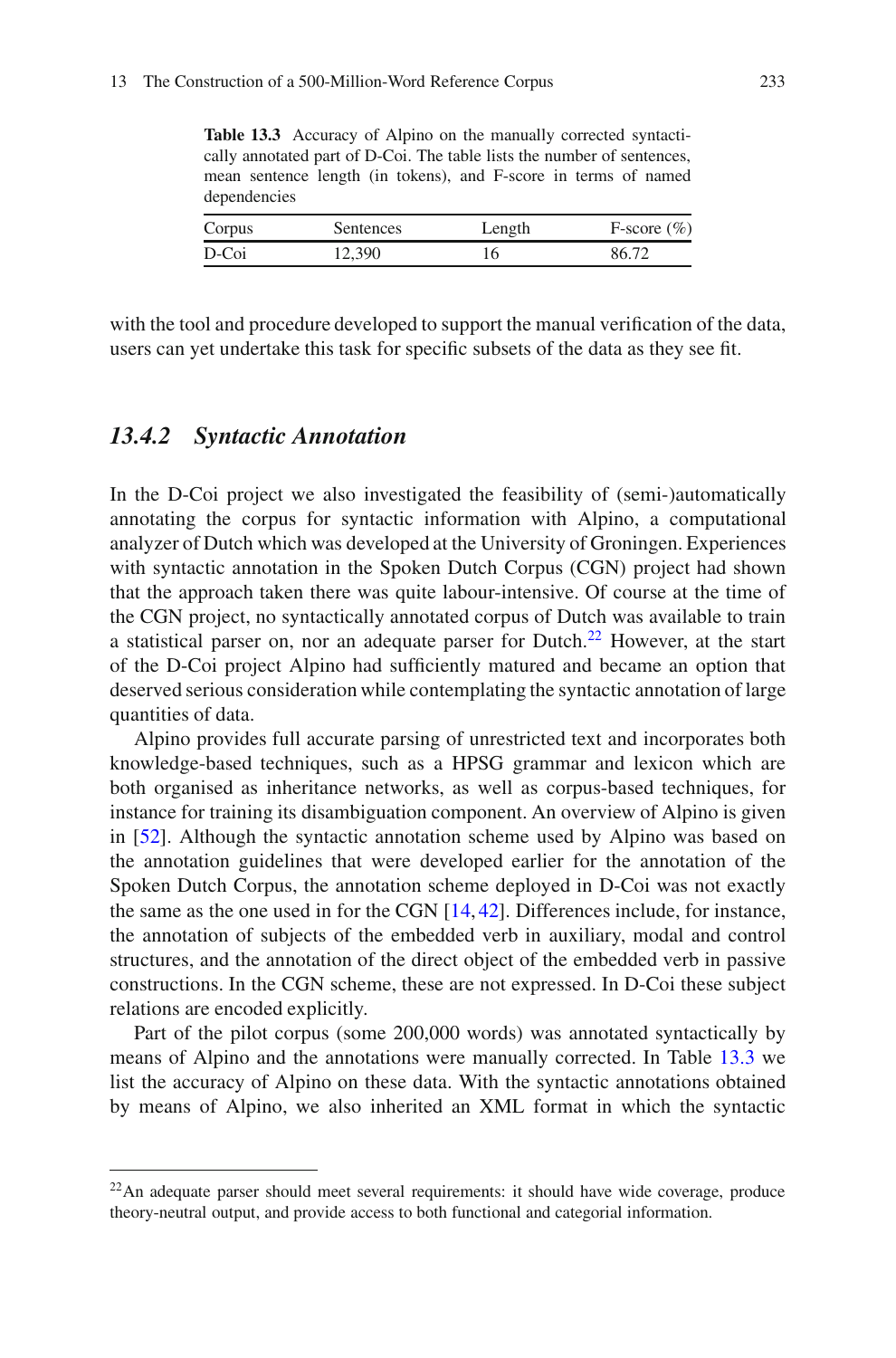annotations are stored. This format directly allows for the use of full XPath and/or Xquery search queries. As a result standard tools can be used for the exploitation of the syntactic annotations, and there is no need to dedicate resources to the development of specialised query languages.

After the D-Coi project was finished, syntactic annotation was further pursued in the STEVIN Lassy project. In this project, the one-million-word SoNaR-1 corpus was enriched with syntactic information. For more information we refer to Chap. 9, p. 147.

# *13.4.3 Annotation of Named Entities*

Despite its huge application potential, the annotation of named entities and the development of named entity recognition (NER) systems is an under-researched area for Dutch. NER, the task of automatically identifying and classifying names in texts, has started as an information subtask in the framework of the MUC conferences, but has also been proven to be essential for information retrieval, question answering, co-reference resolution, etc.

The goal in the SoNaR project was to create a balanced data set labeled with named entity information, which would allow for the creation and evaluation of supervised machine learning named entity recognisers. The labeled data set substantially differs from the CoNLL-2002 shared task [\[45](#page-27-9)] data set, containing 309,686 tokens from four editions of the Belgian newspaper "De Morgen". First of all, the goal was to cover a wide variety of text types and genres in order to allow for a more robust classifier and better cross-corpus performance. Furthermore, instead of focusing on four named entity categories ("person", "location", "organisation" and "miscellaneous"), we aimed at a finer granularity of the named entities and we also wanted to differentiate between the literal and metonymic use of the entities. For the development of the guidelines, we took into account the annotation schemes developed in the ACE  $[11]$  and MUC (e.g.  $[4]$  $[4]$ ) programmes, and the work on metonymy from [\[21](#page-26-7)]. In the resulting annotation guidelines, we focused on the delimitation of the named entities, after which each entity was potentially annotated with four annotation layers, covering its main type, subtype, usage and (in case of metonymic usage) its metonymic role (cf. Fig. [13.1\)](#page-16-0).

The examples below clearly show that all tags maximally consist of four parts, in which the first part of the tag denotes the main type of the NE, the second part the sub type, the third one the use, and the last one the type of use.

1. Nederland[LOC.land.meto.human] gaat de bestrijding van het terrorisme anders en krachtiger aanpakken. Minister Donner[PER.lit] van justitie krijgt verregaande bevoegdheden in die strijd.

(English: The Netherlands are planning to organise the fight against terrorism in a different and more powerful way. Minister of Justice Donner was given farreaching powers in that battle.)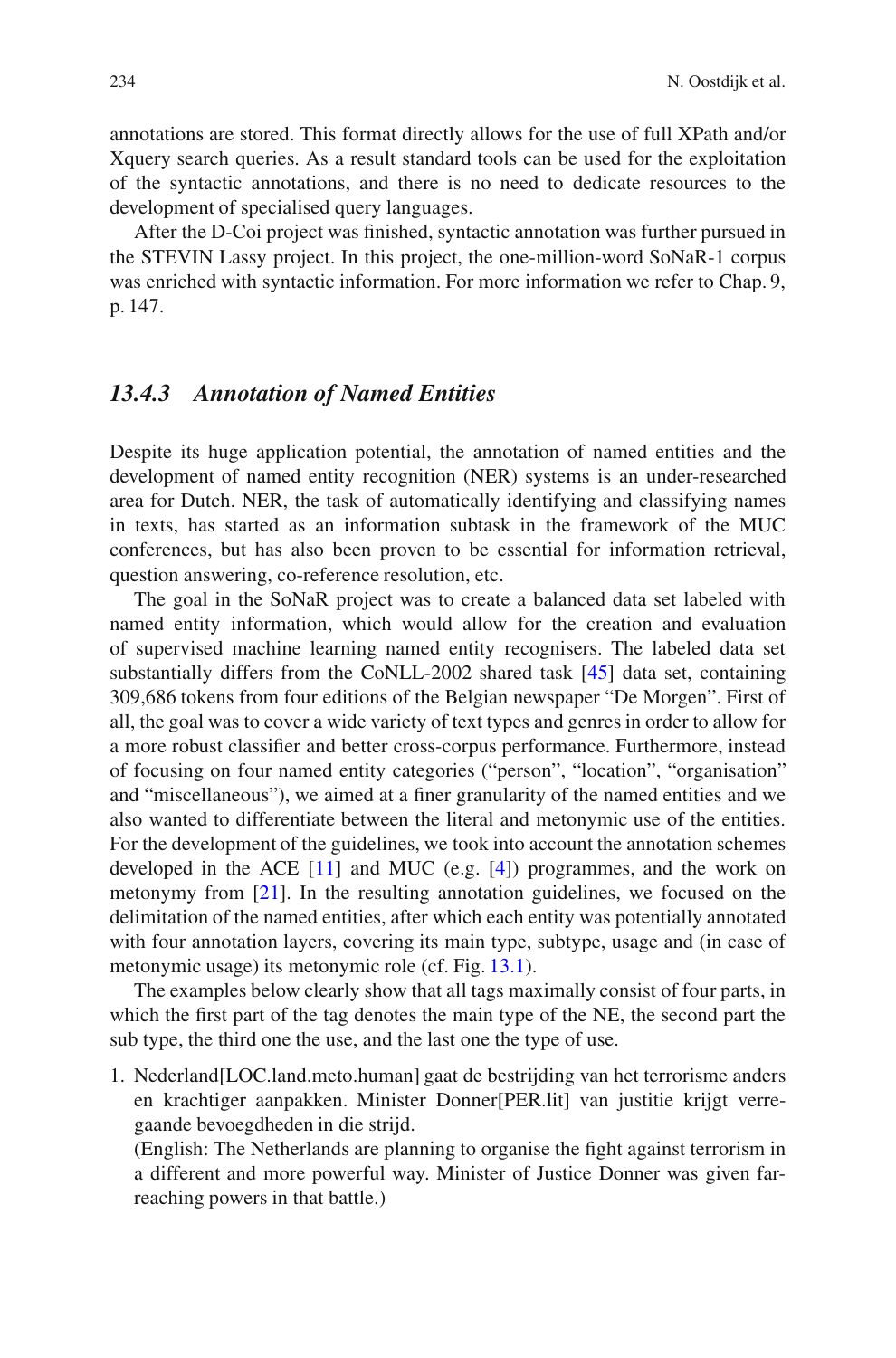

<span id="page-16-0"></span>**Fig. 13.1** Schematic overview of the named entity layers and the corresponding labels

2. Het is een eer om hier te zijn op MGIMO[ORG.misc.meto.loc]. Deze prachtige universiteit is een kweekvijver voor diplomatiek talent. Deze instelling heeft hechte contacten met Nederland[LOC.land.meto.human]. (English: It is an honour to be here at MGIMO. This wonderful university is a breeding ground for diplomatic talent. This institution has tight connections with the Netherlands.)

The named entity annotations were performed on raw text and were done in the MMAX $2^{23}$  $2^{23}$  $2^{23}$  annotation environment. Annotation speed averaged around 3,500 words per hour. Taking into account the verification of the annotations by a second annotator, the actual annotation speed was about 2,000 words per hour. In order to evaluate the annotation guidelines, two annotators labeled eight randomly selected texts from the corpus (14,244 tokens in total). The interannotator agreement was measured with two evaluation metrics, namely Kappa [\[3\]](#page-25-6) and F-measure ( $\beta = 1$ ) [\[54](#page-28-3)]. The latter scores were calculated by taking one annotator as gold standard. The scores were calculated on five levels: span, main type, subtype, usage and metonymic role. For each level, scores were calculated on the entire set, and on a subset containing only those tokens on which both annotators agreed on the

<span id="page-16-1"></span><sup>23</sup>URL: <http://mmax2.sourceforge.net>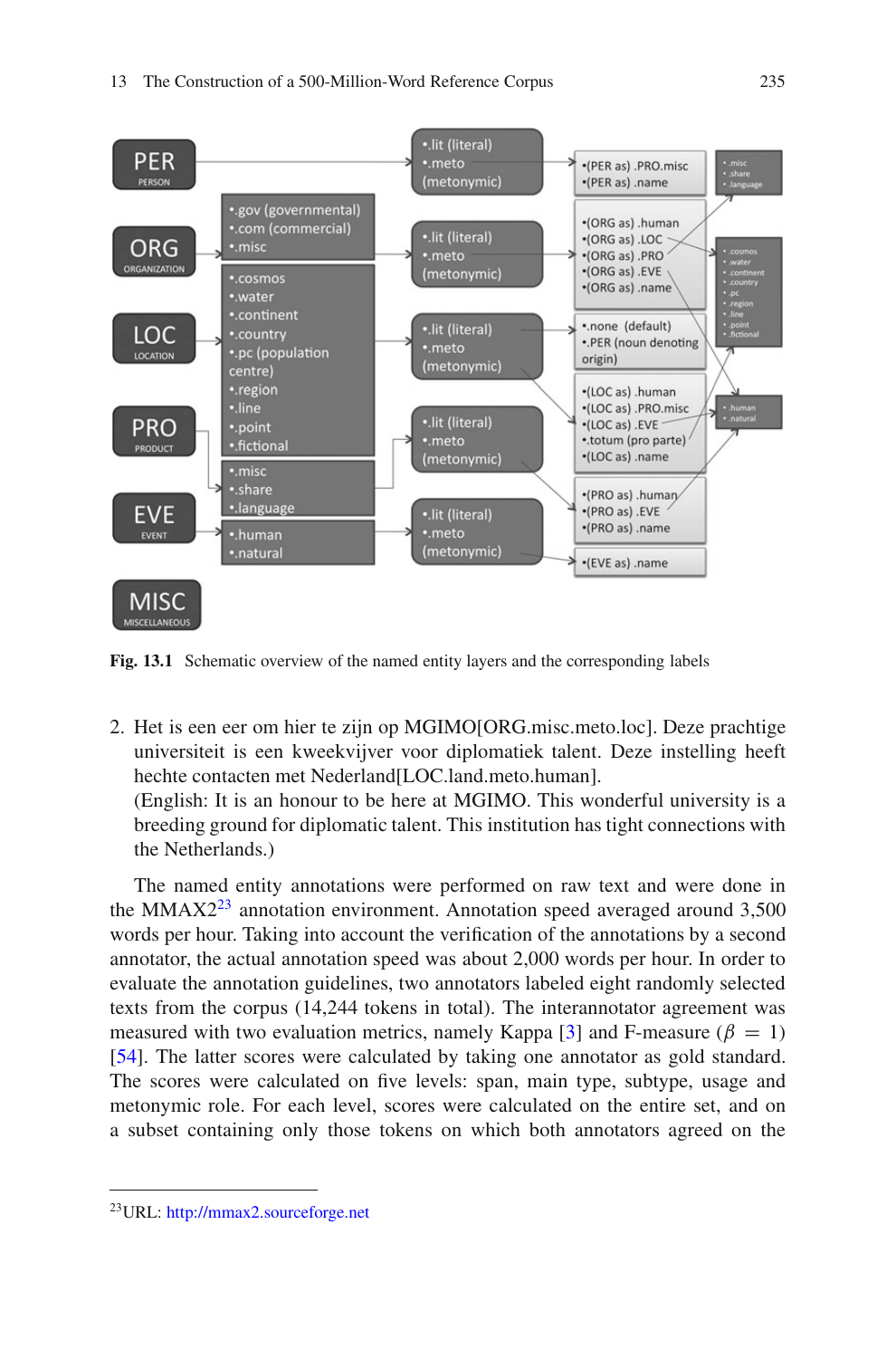preceding level. For each of the levels, high agreement scores were obtained, with a Kappa score ranging from 0.97 to 0.91 and an F-score ranging from 99.6 to 98.9 %. For a detailed description of the guidelines and the interannotator agreement on each of the annotation levels, we refer to [\[10\]](#page-26-8).

The annotated corpus was used for the development of a NE classifier [\[10\]](#page-26-8), which was used for the automatic annotation of the remaining 499 million words. Although the one-million-word corpus already covered different text types, thus allowing to have a more balanced view on the quality of the named entity recogniser, this does not guarantee that the automatic labeling of the 499 million remaining words reaches the same accuracy levels. We expect that an adaptation of the classifier to informal text types (blogs, chats, sms) will be required. In order to allow for this adaptation, the full named entity recogniser was also delivered together with the manually verified annotations.

# *13.4.4 Annotation of Co-reference Relations*

In the last decade, considerable efforts have been put in annotating corpora with coreferential relations in order to support the development of co-reference resolution systems. Co-reference resolution is the task of automatically recognising which words or expressions (most often noun phrases) refer to the same discourse entity in a particular text or dialogue. The applicability of the accurate identification of co-reference relations between noun phrases is huge: in information extraction, question answering or in machine translation. Therefore, not only a widespread language such as English (e.g. ACE-2 [\[11\]](#page-26-6), ARRAU [\[30](#page-26-9)], OntoNotes 3.0 [\[56\]](#page-28-4)), but also smaller languages such as Czech (PDT 2.0; [\[19\]](#page-26-10)) and Catalan (AnCora-Ca; [\[31](#page-26-11)]) can now rely on annotated resources for co-reference resolution. Through the annotation of the SoNaR-1 corpus, we created one of the largest data sets currently available to co-reference resolution research. Furthermore, the balanced nature of the data also allows for studying cross-genre performance [\[9\]](#page-25-7).

The first Dutch corpus annotated with co-referential relations between nominal constituents was created in 2005 [\[15\]](#page-26-12). In the STEVIN COREA project, the annotation guidelines from [\[15\]](#page-26-12) were refined and also extended to the labeling of bridge relations  $[12]$  $[12]$ .<sup>[24](#page-17-0)</sup> These COREA guidelines served as the basis for the annotation of co-reference in the SoNaR-1 corpus. The guidelines allow for the annotation of four relations and special cases are flagged. The four annotated relations are identity (NPs referring to the same discourse entity), bound, bridge (as in part-whole, superset-subset relations) and predicative. The following special cases were flagged: negations and expressions of modality, time-dependency and identity of sense (as in the so-called paycheck pronouns [\[18\]](#page-26-14)). Co-reference links

<span id="page-17-0"></span> $24$ See also Chap. 7, p. 115.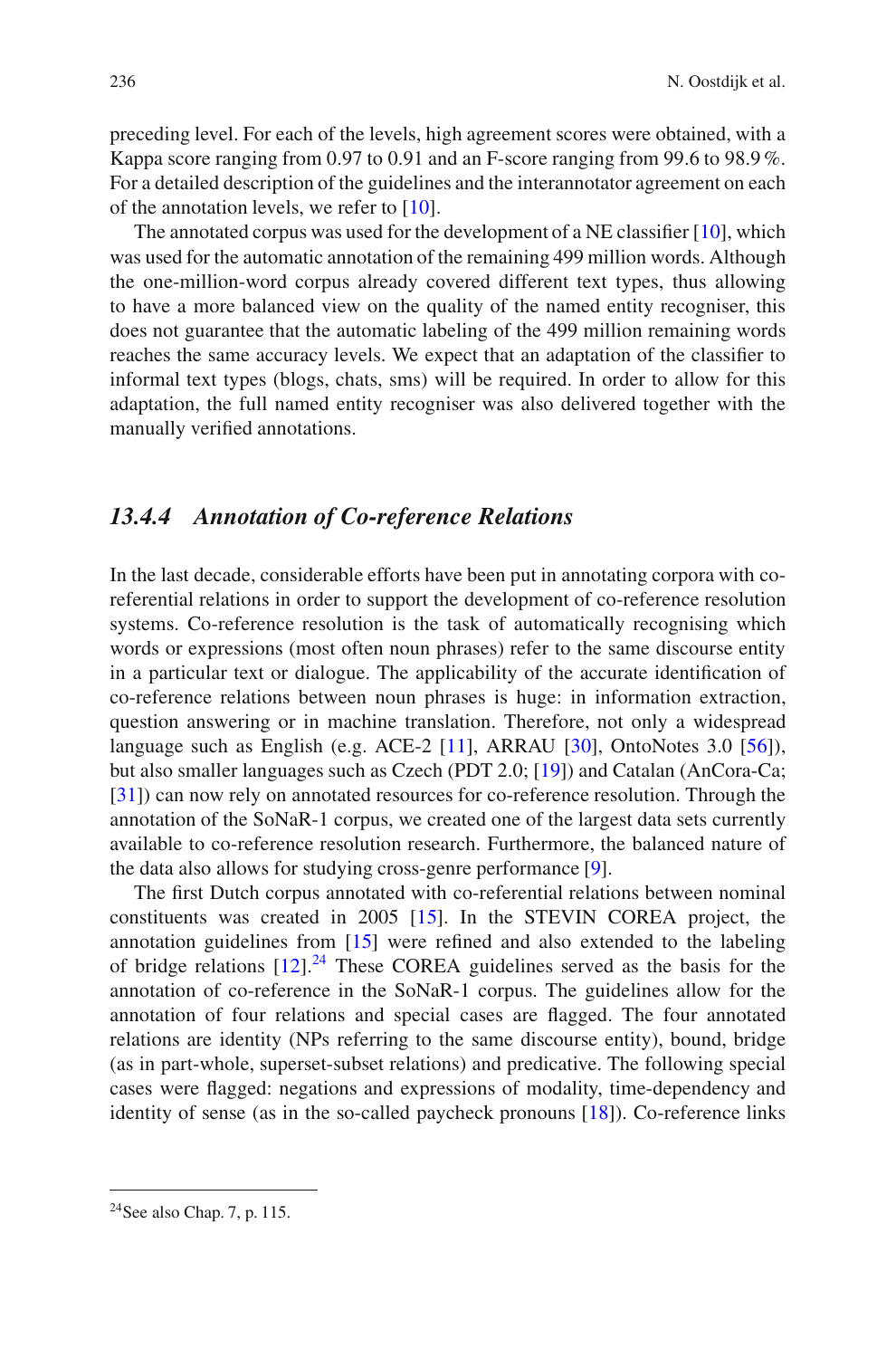were annotated between nominal constituents, which could take the form of a pronominal, named entity or common noun phrase, as exemplified in (3), (4) and (5).

- 3. Nederland gaat de bestrijding van het terrorisme  $\lceil id="21 \rceil \rceil$  anders en krachtiger aanpakken. Minister Donner van justitie krijgt verregaande bevoegdheden in die strijd  $\text{Id} = "2" \text{ ref}=" "1" \text{ type}="ident".$
- 4. Het is een eer om hier te zijn op MGIMO  $\text{Id} = \text{I}$ "1". Deze prachtige universiteit  $\text{fid} = 2$ " ref $=$ "1" type $=$ "ident"] is een kweekvijver voor diplomatiek talent  $_id = "3" ref = "1" type = "pred"$ . Deze instelling  $_id = "4" ref = "1" type =$ "ident"] heeft hechte contacten met Nederland.
- 5. Binnen in de gymzaal  $(id="1"]$  plakken gijzelaars  $(id="2"]$  de ramen  $(id="3"$ ref="1" type="bridge"] af en plaatsen ze  $(id="4" ref="2" type="ident"$ explosieven aan de muur  $(id="5" ref="1" type="bridge".$ (English: Inside the gym, the hijackers covered the windows and attached explosives to the walls)

In order to avoid conflicts between the annotation layers, the co-reference annotations were performed on the nominal constituents, which were extracted from the manually validated syntactic dependency trees [\[53\]](#page-28-5). Furthermore, we checked for inconsistencies with the named entity layer. We again used MMAX2 as annotation environment.

Since inter-annotator agreement for this labeling task was already measured in the framework of the design of the annotation guidelines [\[12\]](#page-26-13), no separate interannotator agreement assessment was done. Hendrickx et al. [\[12](#page-26-13)] computed the interannotator agreement on the identity relations as the F-measure of the MUC-scores [\[55](#page-28-6)] obtained by taking one annotation as 'gold standard' and the other as 'system output'. They report an inter-annotator agreement of 76 % F-score on the identity relations. For the bridging relations, an agreement of 33 % was reported.

Due to the low performance of the current classification-based co-reference resolution systems for Dutch [\[12,](#page-26-13) [15\]](#page-26-12) no automatic pre-annotation was performed to support or accelerate the annotation process.

# *13.4.5 Annotation of Semantic Roles*

The labeling of semantic roles was initiated in the D-Coi project and resulted in a set of guidelines [\[46](#page-27-10)] which were further extended in the SoNaR project and a small labeled data set of about 3,000 predicates. For the development of the guidelines, we considered the annotation scheme proposed within existing projects such as FrameNet [\[17](#page-26-15)] and PropBank [\[29\]](#page-26-16). Mainly because of the promising results obtained for automatic semantic role labeling using the PropBank annotation scheme, we decided to adapt the latter scheme to Dutch. In the case of traces, PropBank creates co-reference chains for empty categories while in our case, empty categories are almost non-existent and in those few cases in which they are attested, a co-indexation has been established already at the syntactic level. Furthermore,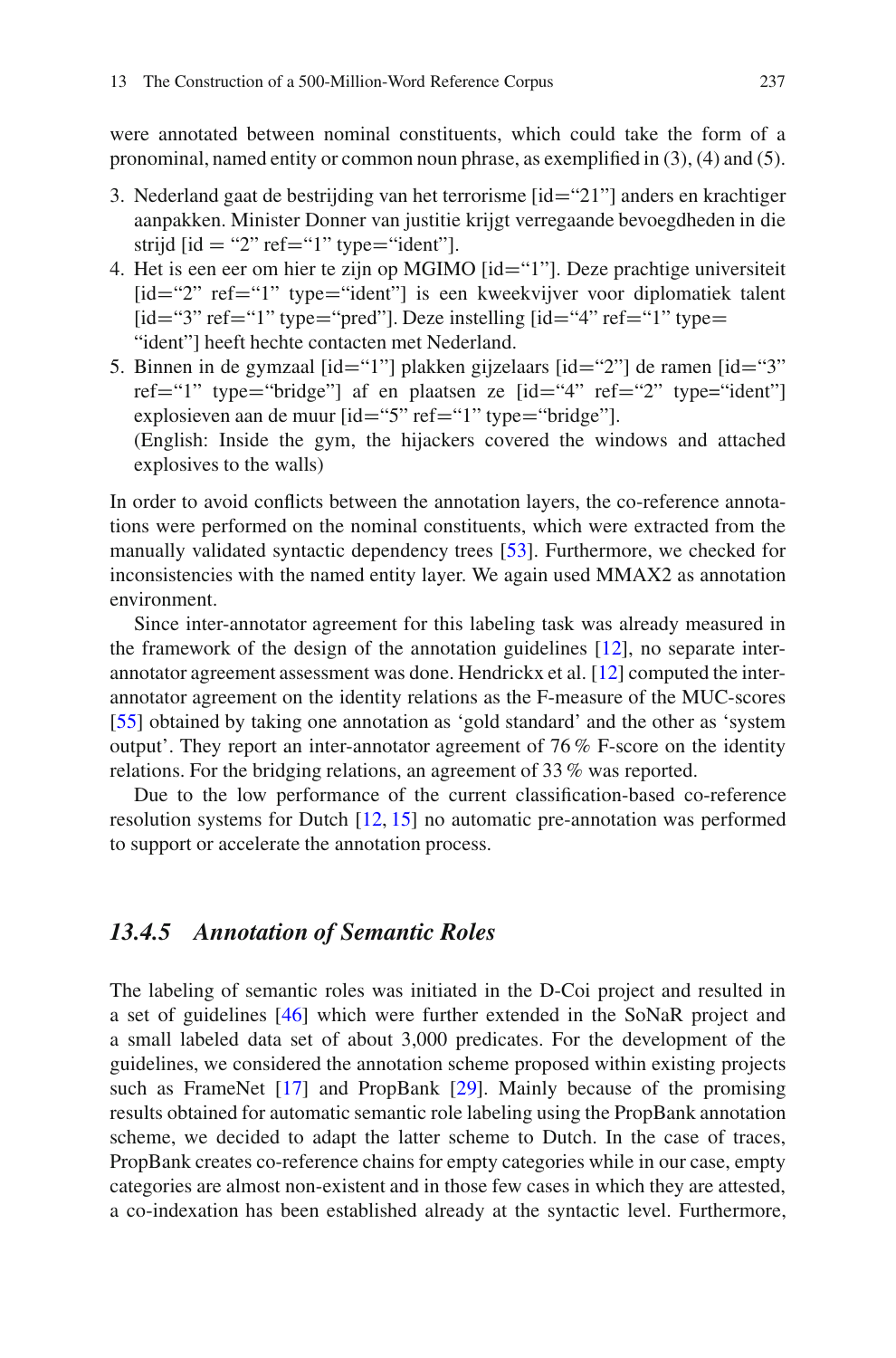in SoNaR we assume dependency structures for the syntactic representation while PropBank employs phrase structure trees. In addition, Dutch behaves differently from English with respect to certain constructions (i.e. middle verb constructions) and these differences were also spelled out.

Besides the adaptation (and extension) of the guidelines to Dutch, a Dutch version of the PropBank frame index was created. In PropBank, frame files provide a verb specific description of all possible semantic roles and illustrate these roles by examples. The lack of example sentences makes consistent annotation difficult. Since defining a set of frame files from scratch is very time consuming, we annotated Dutch verbs with the same argument structure as their English counterparts, thus using English frame files instead of creating Dutch ones.

For the annotation of the semantic roles, we relied on the manually corrected dependency trees and  $TrEd^{25}$  $TrEd^{25}$  $TrEd^{25}$  was used as annotation environment.

The PropBank role annotation is exemplified below, using two previously introduced examples (cf. (3) and (5)):

- 6. Nederland(Arg0)— gaat de bestrijding van het terrorisme (Arg1) anders en krachtiger (ArgM-MNR) — aanpakken (PRED). Minister Donner van justitie (Arg0)— krijgt (PRED) — verregaande bevoegdheden in die strijd (Arg1).
- 7. Binnen in de gymzaal (ArgM-LOC) plakken (PRED) gijzelaars (Arg0) — de ramen (Arg1) — af en —plaatsen (PRED)— ze (Arg0) —explosieven(Arg1)— aan de muur (Arg2).

Lacking a training corpus for Duch semantic role labeling, we initially created a rule-based tagger based on D-Coi dependency trees [\[24\]](#page-26-17), called XARA (XMLbased Automatic Role-labeler for Alpino-trees). It establishes a basic mapping between nodes in a dependency graph and PropBank roles. A rule in XARA consist of an XPath expression that addresses a node in the dependency tree, and a target label for that node, i.e. a rule is a (path, label) pair. Once sufficient training data were available, we also developed a supervised classifier, and more specifically the memory-based learning classifiers implemented in TiMBL [\[6\]](#page-25-8), for the task. Instead of starting annotation from scratch we decided to train our classifier on the sentences annotated for D-Coi in order to pre-tag all sentences, thus rephrasing the annotation task as a verification task. After manually verifying 50,000 words we performed a first error analysis and retrained the classifier on more data in order to bootstrap the annotation process. In total, 500,000 words were manually verified. This dataset again served as the basis for the further adaptation of the classifier, which also takes into account the results of the new annotation layers of NE and co-reference. This adapted classifier labeled the remaining 500K of the SoNaR-1 corpus.

<span id="page-19-0"></span> $^{25}$ URL: [http://ufal.mff.cuni.cz/\\$](http://ufal.mff.cuni.cz/$sim $pajas/tred/o)\sim\$pajas/tred/o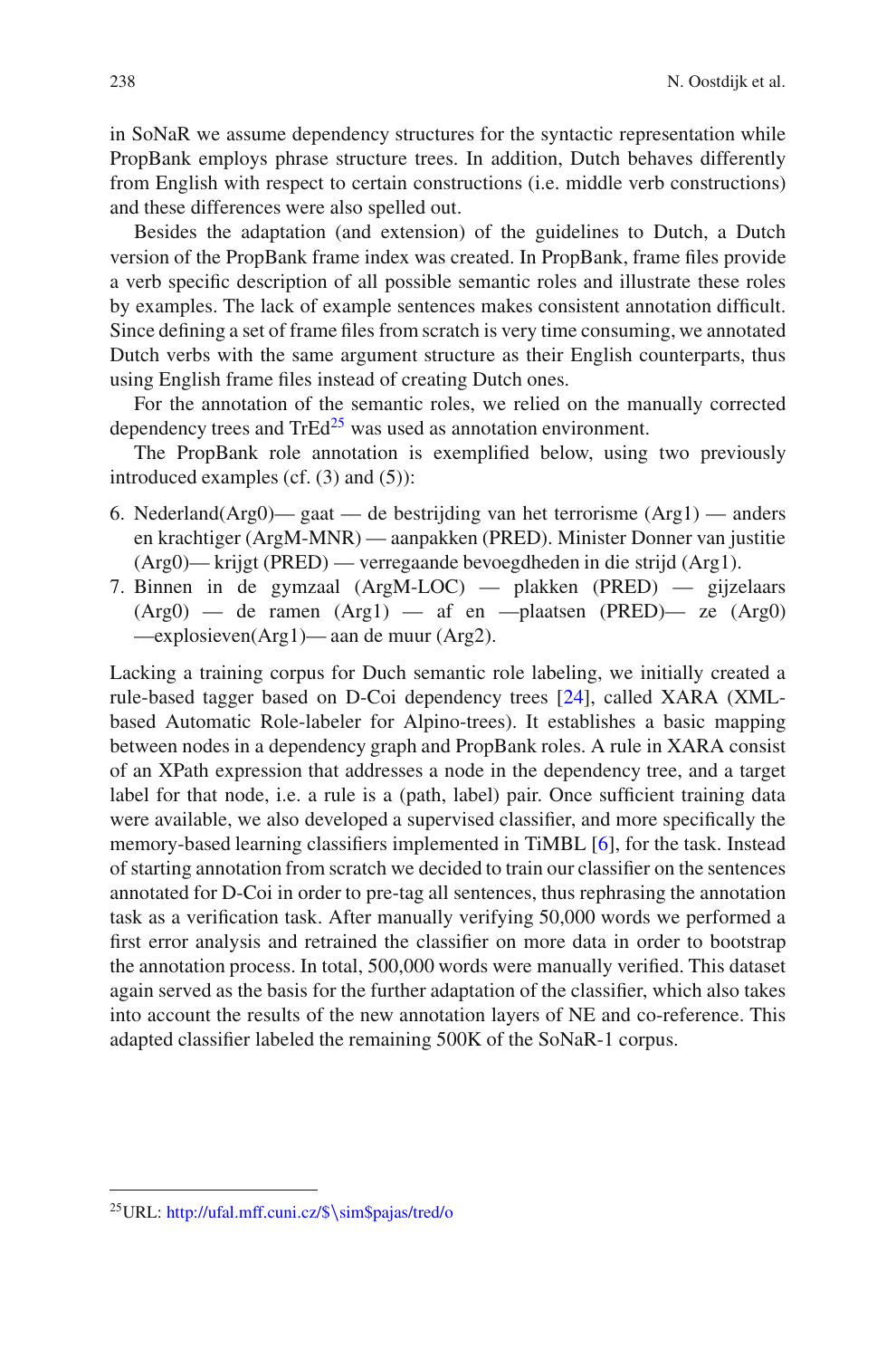# *13.4.6 Annotation of Temporal and Spatial Entities*

Whereas usually these two layers of annotation are handled separately, we have used STEx (which stands for Spatio Temporal Expressions), a combined spatiotemporal annotation scheme. STEx takes into account aspects of both TimeML [\[36\]](#page-27-11) upon which the recent ISO standard ISO TimeML is mainly based<sup>[26](#page-20-0)</sup> and SpatialML[\[43\]](#page-27-12), serving as an ISO standard under construction. A first version of STEx, MiniSTEx, was developed within the D-Coi project, the tool used there being a semi-automatic one. Work on MiniSTEx was continued in the  $AMASS++$ -project (IWT-SBO). The resulting STEx approach is a hybrid one, which uses rules, a large spatiotemporal knowledge base, the Varro toolkit (cf. [\[22](#page-26-18),[23\]](#page-26-19)) and TiMBL [\[7](#page-25-9)] to annotate texts fully automatically. The correctors are not confronted with tags with an undertreshold probability in case several tags are in se possible unless all of these are under-treshold.

Within the SoNaR project, the STEx spatial scheme was largely restricted to geospatial annotation.<sup>[27](#page-20-1)</sup> Moreover, due to financial and temporal restrictions, we had to limit ourselves to recognition and normalisation of temporal and geospatial entities, while reasoning was ignored.

The current STEx scheme handles spatial and temporal expressions much in the same way as MiniSTEx [\[37](#page-27-13)[–39](#page-27-14)], i.e., contrary to ISO TimeML and (ISO) SpatialML, in combination (cf. Table [13.4\)](#page-21-0). We consider this quite a unique characteristic of our approach [\[41\]](#page-27-15). Another point in which STEx deviates from other approaches concerns the use of a feature noise. People often formulate carelessly, even journalists in quality newspapers or weeklies, for example mixing Engels (English) and Brits (British) in "de Engelse/Britse minister-president". As England is in Great Britain, would this mean that there are two prime-ministers, one of England and one of Great Britain? Or is this to be considered noisy information as in Dutch the notions England, United Kingdom and Great Britain are often mixed up? And when someone remarked the 30th of April 2011 to have been in Paris a year ago, does that mean that person was there the 30th of April 2010 (on the exact date) or rather that he or she was there around that date? In STEx such expressions come with a feature noise  $=$  "yes".

Besides the fact that STEx uses geospatial information to determine temporal information and the other way around, STEx also differs from both TimeML and SpatialML in that it is provides more details (cf.  $[38, 39]$  $[38, 39]$  $[38, 39]$ ). In the AMASS++project this turned out to be very useful in multidocument applications, like summarisation and information retrieval as it makes available information not expressed in a text.

8. Zij hebben hun zoon gisteren [temp type="cal" ti="tp-1" unit="day" val= "2008-05-22"] in Amsterdam [geo type="place" val="EU::NL::-::NH::

<sup>26</sup>Cf. TimeML Working Group 2010.

<span id="page-20-1"></span><span id="page-20-0"></span><sup>&</sup>lt;sup>27</sup>In the ISO working group on SpatialML most attention up till now was devoted to spatial phenomena in general, not to geospatial ones.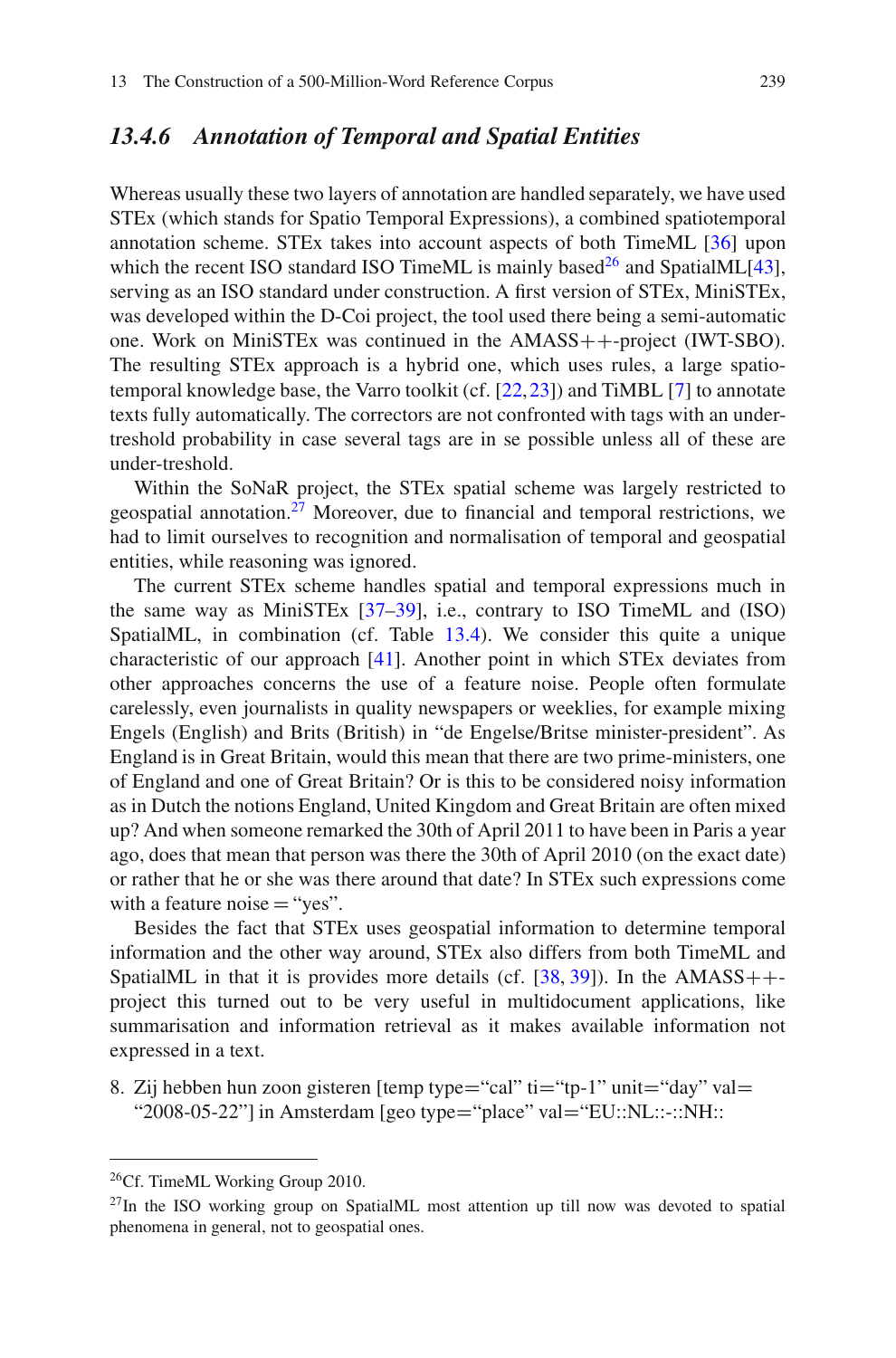<span id="page-21-0"></span>

|          | <b>Table 13.4</b> The resemblance |
|----------|-----------------------------------|
|          | between temporal and spatial      |
| analyses |                                   |

| Temporal             | Geospatial           |  |  |
|----------------------|----------------------|--|--|
| Time of perspective  | Place of perspective |  |  |
| Time of location     | Place of location    |  |  |
| Time of eventuality  | Place of eventuality |  |  |
| Duration             | Distance             |  |  |
| Shift of perspective | Shift of perspective |  |  |
| Relations            | Relations            |  |  |

Amsterdam::Amsterdam" coord="52.37,4.9"] gezien [temp type="event" value="vtt" rel="before $(it, tp)$ "]

(English: They saw their son yesterday in Amsterdam)

In example (8) the time-zone associated with it (timezone  $=$  "UTF+1") is filtered out, although it is contained in the metadata coming with the text. Only when its value is overruled by a statement in the text it will be mentioned in the annotation itself. Example (8) also contains a shorthand version of the formulas we associated with several temporal expressions.  $t =$  "tp-1" unit  $=$  "day" says that the time of eventuality ti is the time of perspective tp minus 1. As the unit involved is that of day, only that variable is to be taken into account. So, yesterday is to be associated with a formula, not with an accidental value (like "2008-05-22" in (8)). In a second step, the calculations are to be performed. This is crucial for a machine learning approach: not the value for yesterday is to be learned, but the formula associated with it.

In the context of the SoNaR corpus, STEx made use of the information available through previous syntactic and semantic layers.<sup>28,[29](#page-21-2)</sup> In some cases it completed and disambiguated such information. For example, the location related annotations at the level of NER would be disambiguated. When a sentence like (8) occurred in a document, usually an expression like Amsterdam could be disambiguated, stating that the instantiation of Amsterdam meant was the town of Amsterdam in the Netherlands, not one of the towns or villages in the US, Canada, .... Especially in a corpus, the metadata coming with a file allow for such an annotation (cf. [\[38\]](#page-27-16)). Coreference was also very useful, the same holds especially for metonymy as annotated in NER (cf. also [\[20\]](#page-26-20)). As remarked above, spatio-temporal annotation in SoNaR was performed (semi-)automatically, using a large knowledge base containing geospatial and temporal data, combinations of these and especially also cultural data with respect to such geospatial and temporal data. Cultural aspects like tradition (Jewish, Christian), geographical background, social background have their effects on the (intended) interpretation of temporal and geospatial data (cf. Fig. [13.2\)](#page-22-0) by

<span id="page-21-1"></span><sup>28</sup>With regard to the exception of the Semantic Role Labeling (SRL) which was ignored, as for practical reasons SRL and STEx were performed in parallel.

<span id="page-21-2"></span><sup>&</sup>lt;sup>29</sup>In the AMASS++ project [\[40](#page-27-17)] a version of STEx was used in which it had to rely on automatic PoS tagging and chunking. In a future paper we intend to compare such approaches: is manual correction/addition of further layers of annotation worth the effort (time and money)?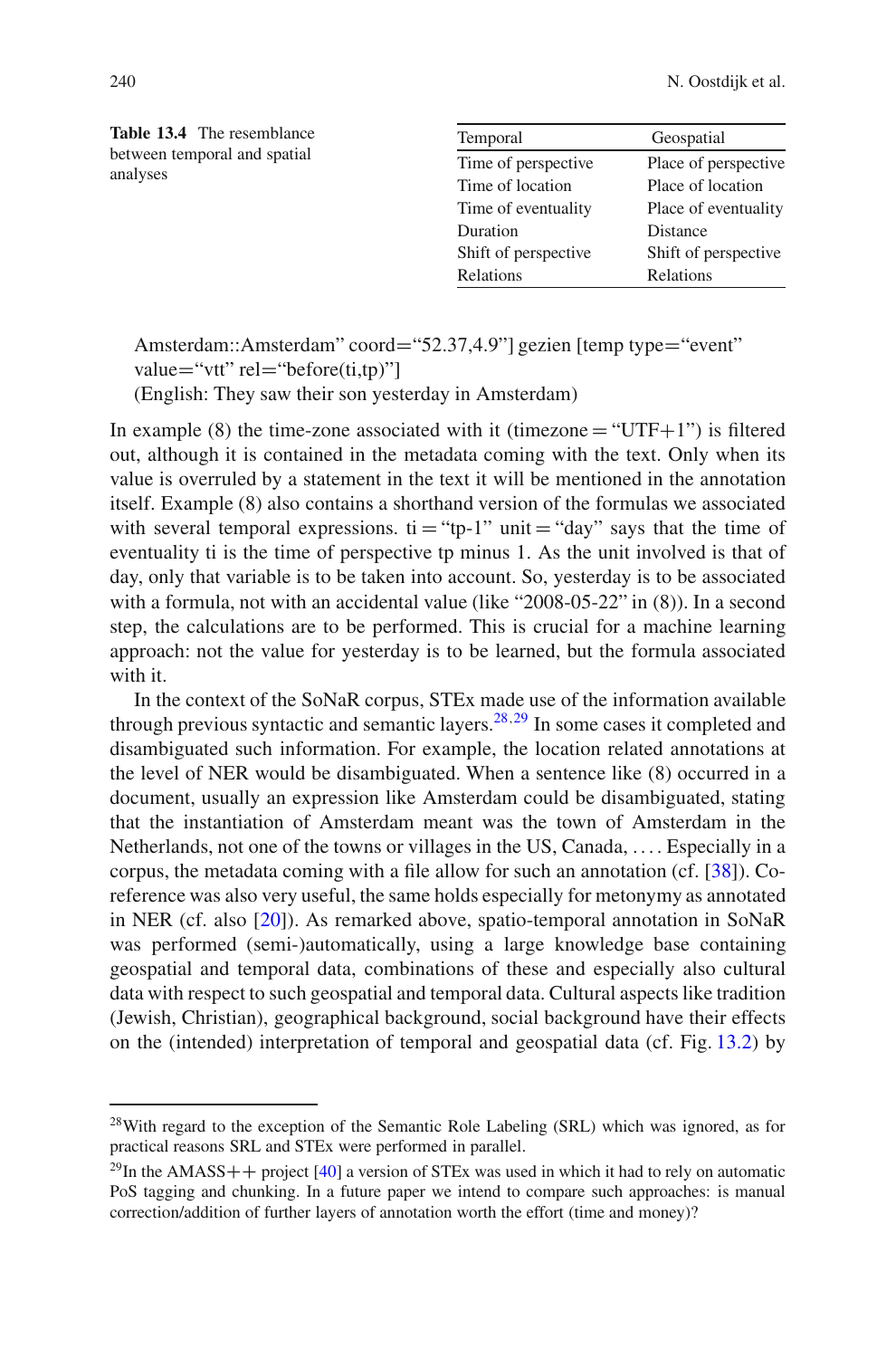

<span id="page-22-0"></span>**Fig. 13.2** Eventualities with temporal, geospatial or and/or cultural aspects

the people meant to read a specific text. For example: what is considered as the begin and end dates of World War II is not the same all over Europe and the rest of the world.<sup>[30](#page-22-1)</sup> The same holds for the date(s) associated with Christmas, or Thanksgiving. Or to decide which Cambridge (UK, US) is referred to, or which Antwerpen (Antwerp): the province, the municipality or the populated place.<sup>[31](#page-22-2)</sup> Each annotation was in principle corrected by one corrector (student), some substantial parts were corrected by more students in order to ensure annotator agreement. The time needed for correcting a file depended on the type of file, even on its topic. Legal texts for example, we found, were rather easy. However, the description of the history of a few Dutch hamlets over the last 500 years or the ins and outs of the American Civil War might take very long as in those cases the knowledge base will not contain all the relevant data.

<span id="page-22-1"></span><sup>30</sup>With regard to begin date: September 1939 (invasion of Poland), May 1940 (invasion of The Netherlands and Belgium), December 1941 (US, Pearl Harbor). Or ...?

<span id="page-22-2"></span><sup>&</sup>lt;sup>31</sup>At the moment, the precision for such geospatial anchors in STEx is 0.92, recall 0.91 (small scale test for some 200 instances).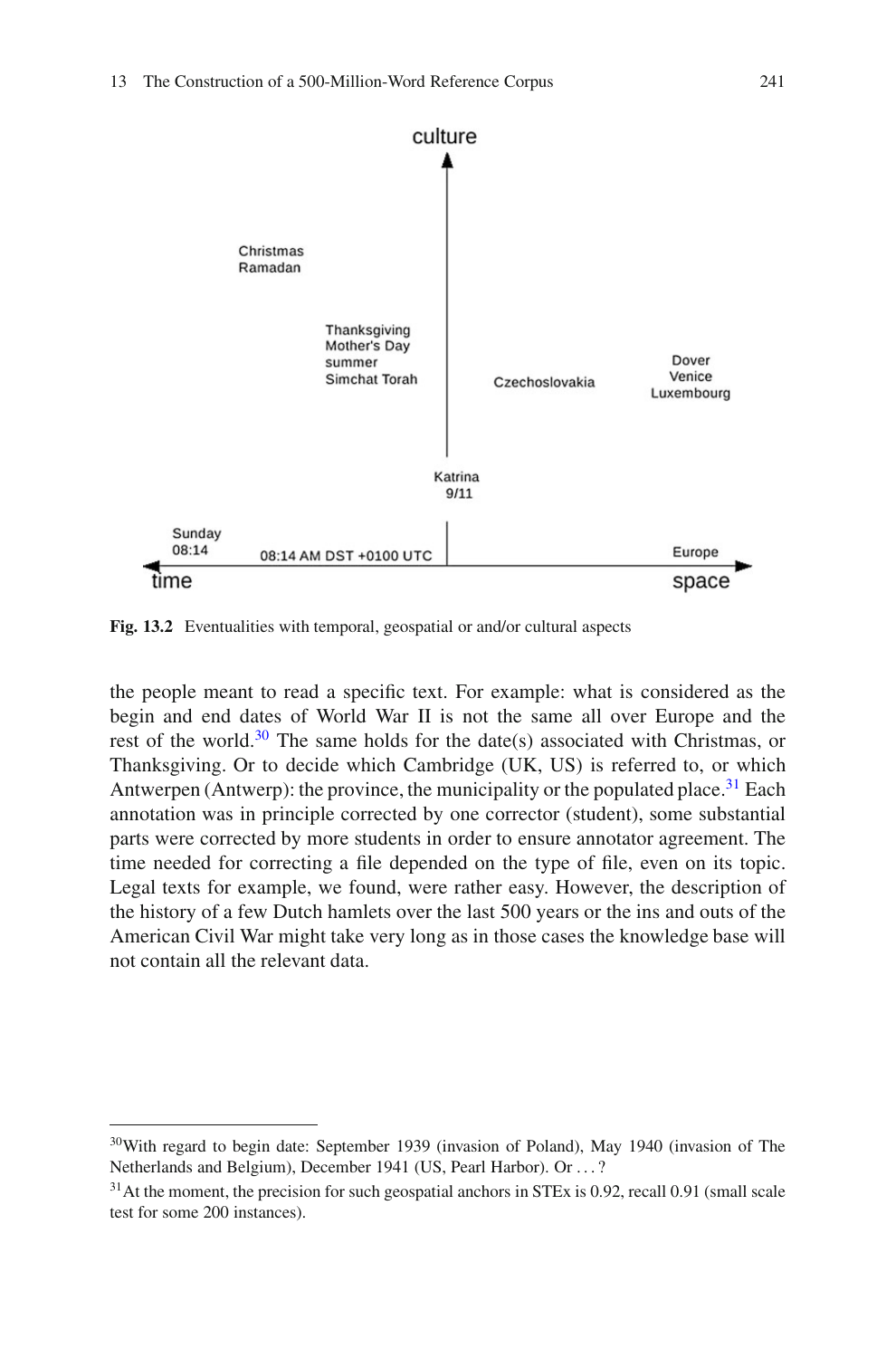# <span id="page-23-0"></span>**13.5 Concluding Remarks**

While the Spoken Dutch Corpus already provided researchers with spoken language data, at the start of the STEVIN programme the dire need for a large resource for written data persisted. Through investment in the D-Coi and SoNaR projects directed at the construction of a 500 MW corpus an important gap in the Dutch language resources infrastructure was filled. But the impact of these projects extends well beyond the delivery of the 500 MW reference corpus as significant contributions were made to the development and consolidation of de facto standards, and tools and procedures were developed that were also used in various other projects.[32](#page-23-1)

Although the D-Coi project was defined as a preparatory project which aimed to develop the procedures, protocols and tools needed for the construction of a large corpus, one of the more tangible results for the end-user was the 54 MW pilot corpus that was compiled  $[26]$  $[26]$ . In order to facilitate corpus exploitation, COREX – the corpus exploitation software developed for use with the Spoken Dutch Corpus – was adapted so that with one and the same tool both the Spoken Dutch corpus and the D-Coi corpus can now be accessed. The D-Coi corpus and the exploitation software are available through the Dutch HLT Agency.<sup>[33](#page-23-2)</sup>

Through the SoNaR project two further corpora have become available: the SoNaR-500 corpus and the SoNaR-1 corpus. The SoNaR-500 corpus is available in two formats, the D-Coi+ format and the latest development FoLiA (Format for Linguistic Annotation; [\[51\]](#page-28-7)). With the D-Coi+ format we are compatible with previous (intermediate) releases of the corpus. However, as the  $D$ -Coi+ format is not capable of accommodating the annotations for NE and has no provisions for specific characteristics associated with data from the new media, we have decided to adopt FoLiA for which this is not a problem. The annotations for the SoNaR-1 corpus are available in the formats as they were produced, i.e. MMAX for coreference and named entities, TrEd for semantic roles, STEx XML for temporal and spatial entities.

For the exploitation of the 500 MW reference corpus presently no exploitation software is available, nor is the development of such software presently foreseen. For the exploitation of the SoNaR-1 corpus dedicated tools are already available for the syntactic annotation (cf. Chap. 9, p. 147), while currently in the context of

<span id="page-23-1"></span><sup>&</sup>lt;sup>32</sup>Standards developed in D-Coi and SoNaR have been used in for example the STEVIN Jasmin-CGN and Dutch Parallel Corpus projects but also in the NWO-funded BasiLex and Dutch SemCor projects. As for tools and procedures, the corpus clean-up procedure developed by Reynaert has been adopted in the NWO-funded Political Mashup project and a project funded by CLARIN-NL, viz. VU-DNC, while it is also available as a web application/servide in the CLARIN infrastructure. Experiences in the D-Coi project have guided the development of by now widely used tools such as the Tilburg tagger/lemmatisers and the Alpino parser.

<span id="page-23-2"></span><sup>&</sup>lt;sup>33</sup>With additional funds from NWO the HLT Agency together with Polderland Language and Speech Technology bv continued to develop the tool. The aim was to make corpora accessible over the internet and to make possible the exploitation of other corpora (such as JASMIN-CGN).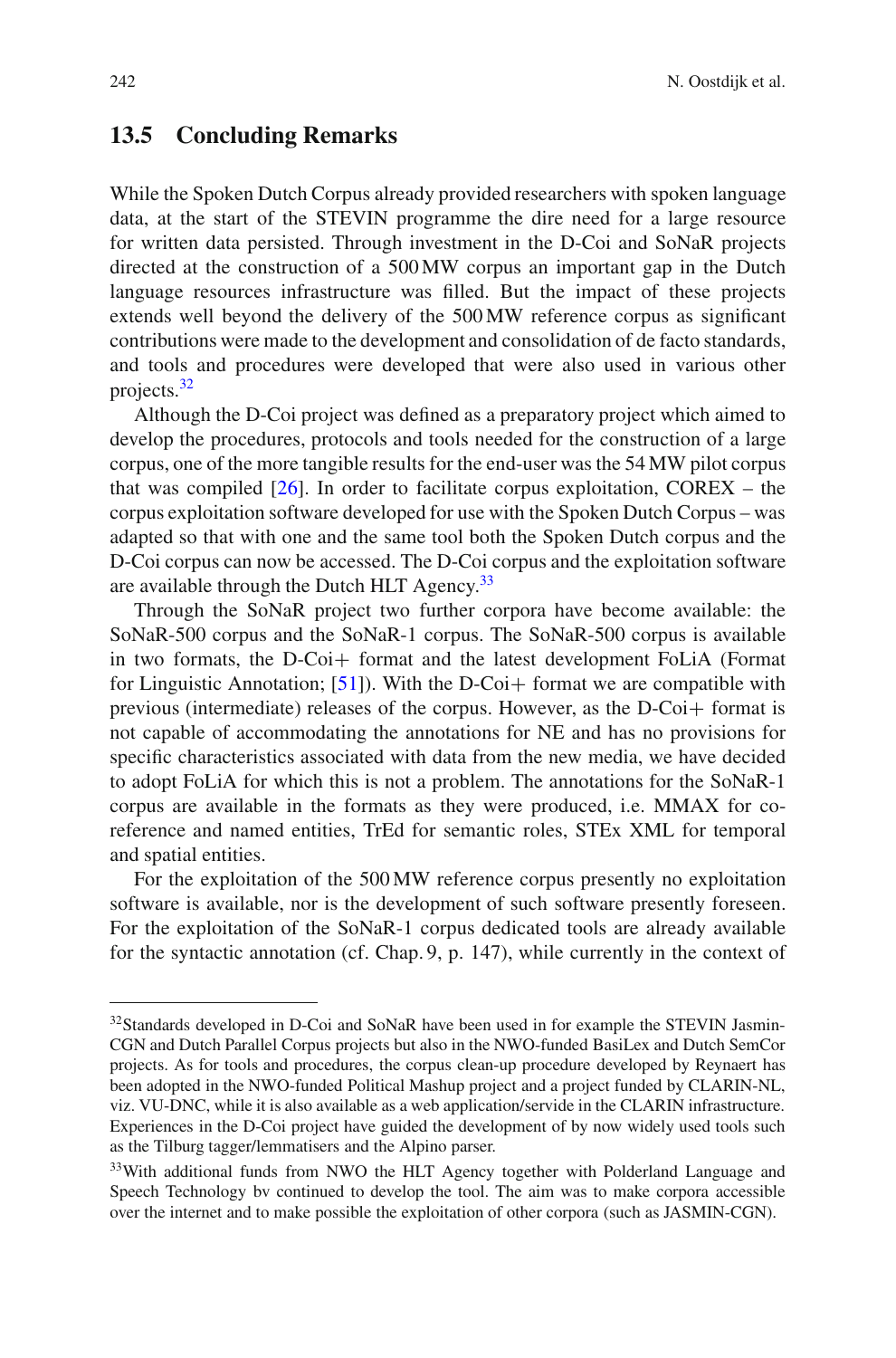the TTNWW project all the tools and the semantic annotations discussed in this chapter will be made more easily accessible, especially for researchers in human and social sciences. $34$  Apart from the D-Coi pilot corpus and the SoNaR-500 and the SoNaR-1 corpora, there are large quantities of surplus materials. As observed in Sect. [13.2.2,](#page-5-3) to the extent possible within the limitations of the SoNaR project, these data have been processed. Of the materials that presently remain in their original form a substantial part is in PDF. In our experience it is advisable to leave these data be until such a time when at some point in the future there is a breakthrough in the text extraction technology which makes it possible to extract text from PDF without losing valuable information.<sup>[35](#page-24-1)</sup>

**Acknowledgements** Thanks are due to our collaborators in these projects (in random order): Paola Monachesi, Gertjan van Noord, Franciska de Jong, Roeland Ordelman, Vincent Vandeghinste, Jantine Trapman, Thijs Verschoor, Lydia Rura, Orphee De Clercq, Wilko Apperloo, Peter ´ Beinema, Frank Van Eynde, Bart Desmet, Gert Kloosterman, Hendri Hondorp, Tanja Gaustad van Zaanen, Eric Sanders, Maaske Treurniet, Henk van den Heuvel, Arjan van Hessen, and Anne Kuijs.

# **Appendix**

In the first column of Table [A.1](#page-25-3) the various corpus components and text types are listed. The second column indicates the data volumes foreseen in the original design. The third column shows the data volumes in the D-Coi pilot corpus. The remaining three columns give the data volumes actually realised in the SoNaR-500 corpus. NLD stands for data originating from the Netherlands, BEL for data from Flanders, and OTH for data whose origin could not be established. Data volumes are in millions of words.

<span id="page-24-0"></span><sup>&</sup>lt;sup>34</sup>The acronym TTNWW stands for TST Tools voor het Nederlands als Webservices in een Workflow (HLT Tools for Dutch as Web Services in a Work Flow). This Flemish-Dutch pilot project is financed by the Flemish (Department of Economy, Science and Innovation) and Dutch (via CLARIN-NL) governments.

<span id="page-24-1"></span><sup>&</sup>lt;sup>35</sup>For a recent appraisal of the state of the art in PDF text extraction technology we refer to a recent technical paper released by Mitre [\[13](#page-26-21)]. The main conclusion there is that all too often valuable textual information is irretrievably lost when extracting text from PDF even when one uses the currently best-of-breed PDF text extractor available.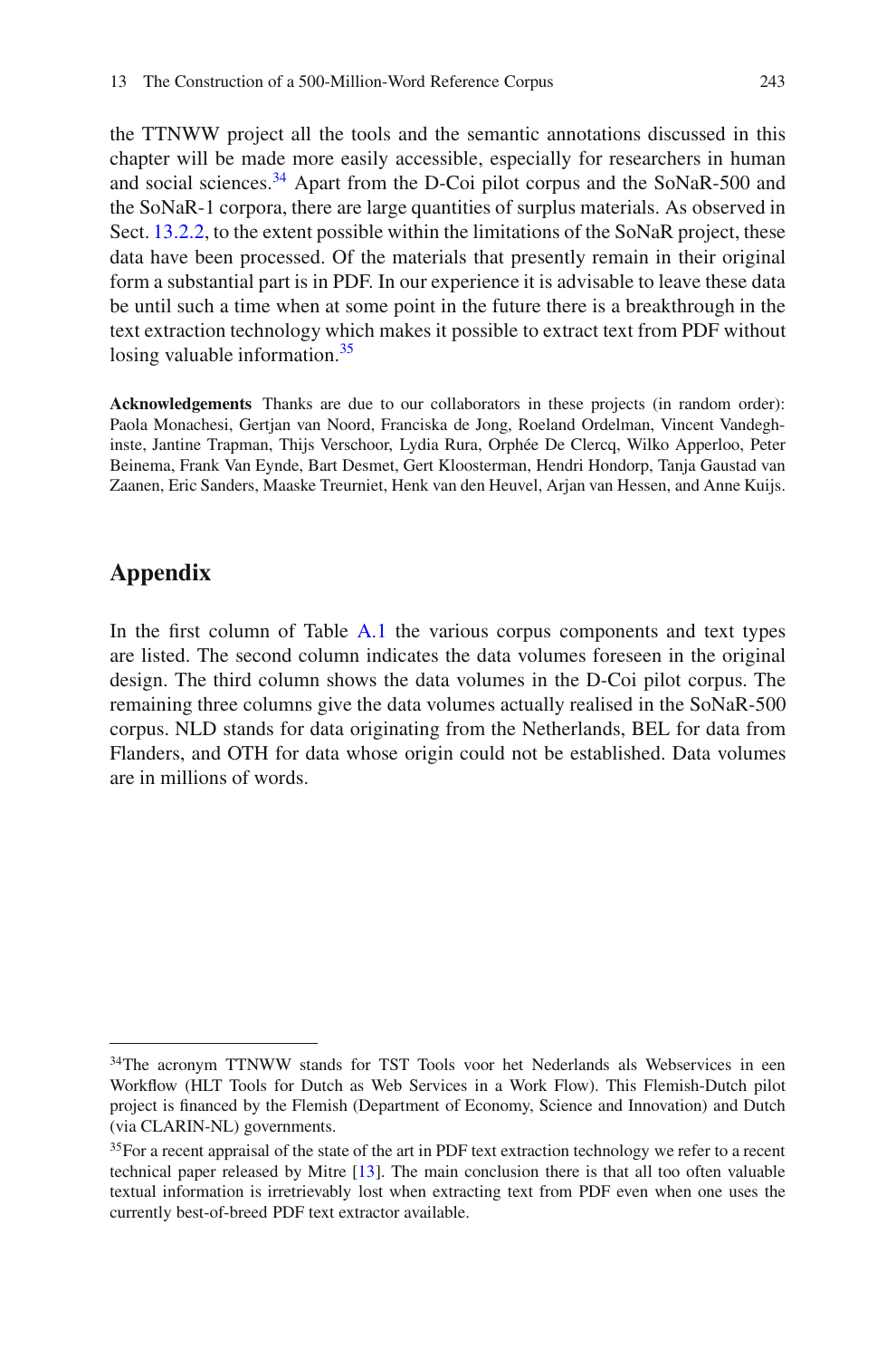<span id="page-25-3"></span>

|                                                     |                 |                | SoNaR-500 |          |            |
|-----------------------------------------------------|-----------------|----------------|-----------|----------|------------|
|                                                     | Original design | D-Coi          | NLD       | BEL      | <b>OTH</b> |
| Written to be read,<br>published, electronic        | 177.5           | 27.3           | 36.8      | 59.2     | 32.8       |
| Written to be read,<br>published, printed           | 185.0           | 25.1           | 101.4     | 233.9    | 19.5       |
| Written to be read,<br>unpublished,<br>electronic   | 100.0           | $\overline{0}$ | 1.6       | 11.4     | $\Omega$   |
| Written to be read,<br>unpublished, printed         | 10.0            | $\theta$       | $\theta$  | $\Omega$ | $\Omega$   |
| Written to be read,<br>unpublished, typed           | 20.0            | $\overline{0}$ | $\theta$  | $\Omega$ | $\Omega$   |
| Written to be spoken,<br>unpublished,<br>electronic | 2.5             | 0.9            | 2.8       | 25.3     | $\Omega$   |
| Written to be spoken,<br>unpublished, typed         | 5.0             | 0.7            | 0.7       | $\Omega$ | $\Omega$   |

#### **Table A.1**

**Open Access.** This chapter is distributed under the terms of the Creative Commons Attribution Noncommercial License, which permits any noncommercial use, distribution, and reproduction in any medium, provided the original author(s) and source are credited.

# **References**

- <span id="page-25-1"></span>1. Aston, G., Burnard, L.: The BNC Handbook. Exploring the British National Corpus with SARA. Edinburgh University Press, Edinburgh (1998)
- <span id="page-25-2"></span>2. Braasch, A., Farse, H., Jongejan, B., Navaretta, C., Olsen, S., Pedersen, B.: Evaluation and Validation of the D-Coi Pilot Corpus. Center for Sprokteknologi, Copenhagen (2008)
- <span id="page-25-6"></span>3. Carletta, J.C.: Assessing agreement on classification tasks: the kappa statistic. Comput. Linguist. **22**(2), 249–254 (1996)
- <span id="page-25-5"></span>4. Chinchor, N., Robinson, P.: MUC-7 Named Entity Task Definition (version 3.5) (1998)
- <span id="page-25-0"></span>5. Daelemans, W., Strik, H.: Het Nederlands in de taal-en Spraaktechnologie: prioriteiten Voor Basisvoorzieningen. Nederlandse Taalunie, The Hague (2002)
- <span id="page-25-8"></span>6. Daelemans, W., van den Bosch, A.: Memory-Based Language Processing. Cambridge University Press, Cambridge (2005)
- <span id="page-25-9"></span>7. Daelemans, W., Zavrel, J., van der Sloot, K., van den Bosch, A.: TiMBL: tilburg memory based learner, version 5.1.0, reference guide. Technical Report ILK 04-02, ILK Research Group, Tilburg University (2004)
- <span id="page-25-4"></span>8. De Clercq, O., Reynaert, M.: SoNaR acquisition manual version 1.0. Technical Report LT3 10-02, LT3 Research Group – Hogeschool Gent (2010). <http://lt3.hogent.be/en/publications/>
- <span id="page-25-7"></span>9. De Clercq, O., Hoste, V., Hendrickx, I.: Cross-domain Dutch coreference resolution. In: Proceedings of the 8th International Conference on Recent Advances in Natural Language Processing. RANLP 2011, Hissar, Bulgaria (2011)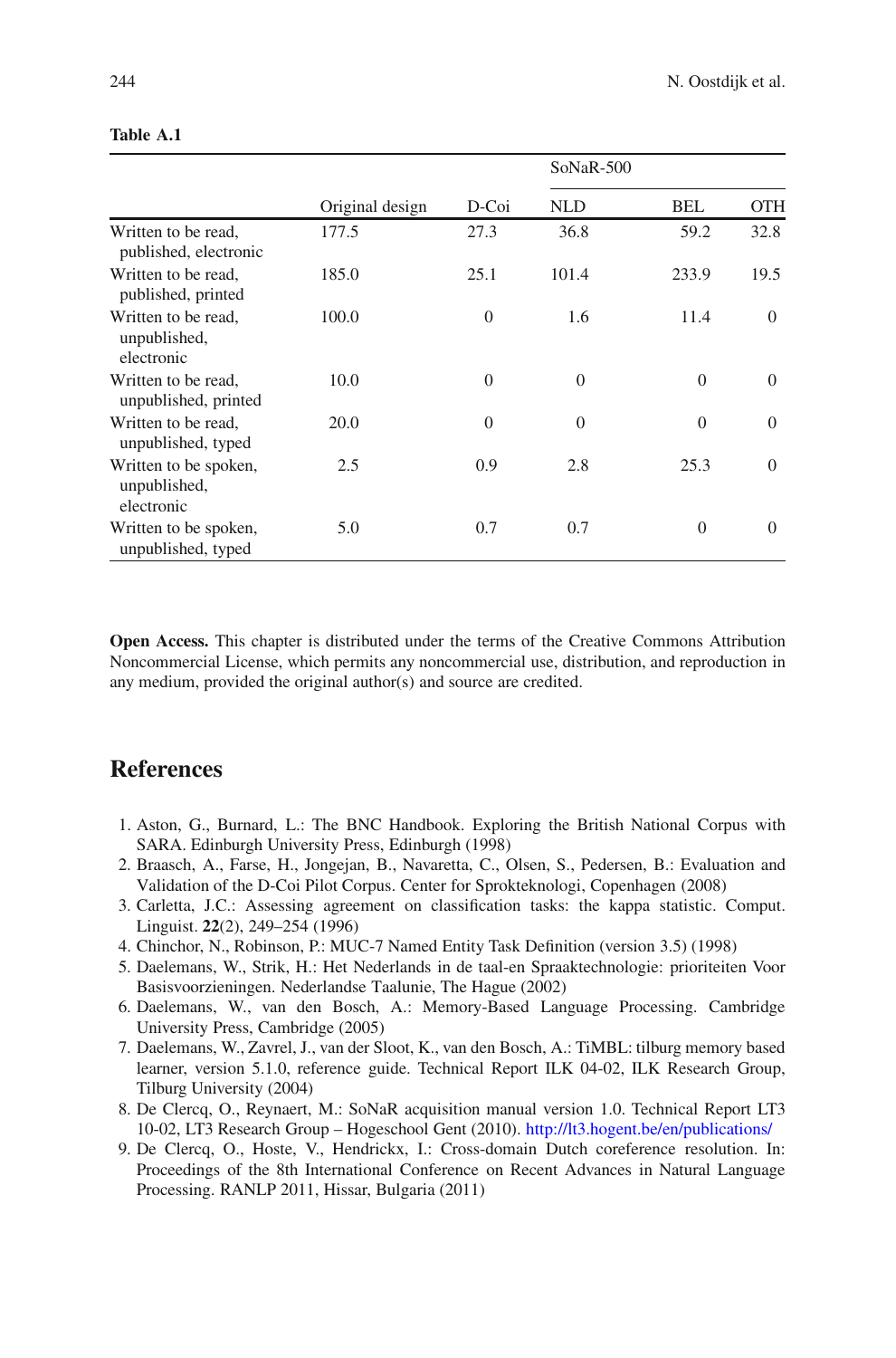- <span id="page-26-8"></span>10. Desmet, B., Hoste, V.: Named entity recognition through classifier combination. In: Computational Linguistics in the Netherlands 2010: Selected Papers from the Twentieth CLIN Meeting, Utrecht (2010)
- <span id="page-26-6"></span>11. Doddington, G., Mitchell, A., Przybocki, M., Ramshaw, R., Strassel, S., Weischedel, R.: The automatic content extraction (ACE) program tasks, data, and evaluation. In: Proceedings of the Fourth International Conference on Language Resources and Evaluation, Lisbon, pp. 837–840. LREC-2004 (2004)
- <span id="page-26-13"></span>12. Hendrickx, I., Bouma, G., Coppens, F., Daelemans, W., Hoste, V., Kloosterman, G., Mineur, A.M., Vloet, J.V.D., Verschelde, J.L.: A coreference corpus and resolution system for Dutch. In: Proceedings of the Sixth International Conference on Language Resources and Evaluation, Marrakech, pp. 144–149. LREC-2008 (2008)
- <span id="page-26-21"></span>13. Herceg, P.M., Ball, C.N.: A comparative study of PDF generation methods: measuring loss of fidelity when converting Arabic and Persian MS Word files to PDF. Technical Report MTR110043, Mitre (2011). [http://www.mitre.org/work/tech](http://www.mitre.org/work/tech_papers/2011/11_0753/11_0753.pdf) papers/2011/11 0753/11 0753. [pdf](http://www.mitre.org/work/tech_papers/2011/11_0753/11_0753.pdf)
- <span id="page-26-5"></span>14. Hoekstra, H., Moortgat, M., Renmans, B., Schouppe, M., Schuurman, I., Van der Wouden, T.: CGN syntactische annotatie. [http://www.ccl.kuleuven.be/Papers/sa-man](http://www.ccl.kuleuven.be/Papers/sa-man_DEF.pdf) DEF.pdf (2004)
- <span id="page-26-12"></span>15. Hoste, V.: Optimization issues in machine learning of coreference resolution. Ph.D. thesis, Antwerp University (2005)
- <span id="page-26-1"></span>16. Ide, N., Macleod, C., Fillmore, C., Jurafsky, D.: The American national corpus: an outline of the project. In: Proceedings of International Conference on Artificial and Computational Intelligence. ACIDCA-2000, Monastir (2000)
- <span id="page-26-15"></span>17. Johnson, C.R., Fillmore, C.J., Petruck, M.R.L., Baker, C.F., Ellsworth, M.J., Ruppenhofer, J., Wood, E.J.: FrameNet: theory and practice. ICSI Technical Report tr-02-009 (2002)
- <span id="page-26-14"></span>18. Karttunen, L.: Discourse Referents. Syntax and Semantics, vol. 7. Academic, New York (1976)
- <span id="page-26-10"></span>19. Kučova, L., Hajičova, E.: Coreferential relations in the Prague dependency treebank. In: Proceedings of DAARC 2004, Azores, pp. 97–102 (2004)
- <span id="page-26-20"></span>20. Leveling, J., Hartrumpf, S.: On metonymy recognition for geographic information retrieval. Int. J. Geogr. Inf. Sci. **22**(3), 289–299 (2008)
- <span id="page-26-7"></span>21. Markert, K., Nissim, M.: Towards a corpus annotated for metonymies: the case of location names. In: Proceedings of the Third International Conference on Language Resources and Evaluation, Las Palmas, pp. 1385–1392. LREC-2002 (2002)
- <span id="page-26-18"></span>22. Martens, S.: Varro: an algorithm and toolkit for regular structure discovery in treebanks. In: Proceedings of Coling 2010, Beijing, pp. 810–818 (2010)
- <span id="page-26-19"></span>23. Martens, S.: Quantifying linguistic regularity. Ph.D. thesis, KU Leuven (2011)
- <span id="page-26-17"></span>24. Monachesi, P., Stevens, G., Trapman, J.: Adding semantic role annotation to a corpus of written Dutch. In: Proceedings of the Linguistic Annotation Workshop (Held in Conjunction with ACL 2007), Prague (2007)
- <span id="page-26-0"></span>25. Oostdijk, N.: The spoken dutch corpus. Outline and first evaluation. In: Proceedings of the Second International Conference on Language Resources and Evaluation, Athens, pp. 887–894. LREC-2000 (2000)
- <span id="page-26-4"></span>26. Oostdijk, N.: Dutch language corpus initiative, pilot corpus. Corpus description. TR-D-COI-06-09 (2006)
- <span id="page-26-3"></span>27. Oostdijk, N.: A reference corpus of written Dutch. Corpus design. TR-D-COI-06f (2006)
- <span id="page-26-2"></span>28. Oostdijk, N., Boves, L.: User requirements analysis for the design of a reference corpus of written Dutch. In: Proceedings of the Fifth International Conference on Language Resources and Evaluation, Genoa, pp. 1206–1211. LREC-2006 (2006)
- <span id="page-26-16"></span>29. Palmer, M., Gildea, D., Kingsbury, P.: The proposition bank: a corpus annotated with semantic roles. Comput. Linguist. J. **31**(1) (2005)
- <span id="page-26-9"></span>30. Poesio, M., Artstein, R.: Anaphoric annotation in the ARRAU corpus. In: Proceedings of the Sixth International Conference on Language Resources and Evaluation, Marrakech, pp. 1170– 1174. LREC-2008 (2008)
- <span id="page-26-11"></span>31. Recasens, M., Marti, M.A.: AnCora-CO: coreferentially annotated corpora for Spanish and Catalan. Lang. Resour. Eval. **44**(4), 315–345 (2010)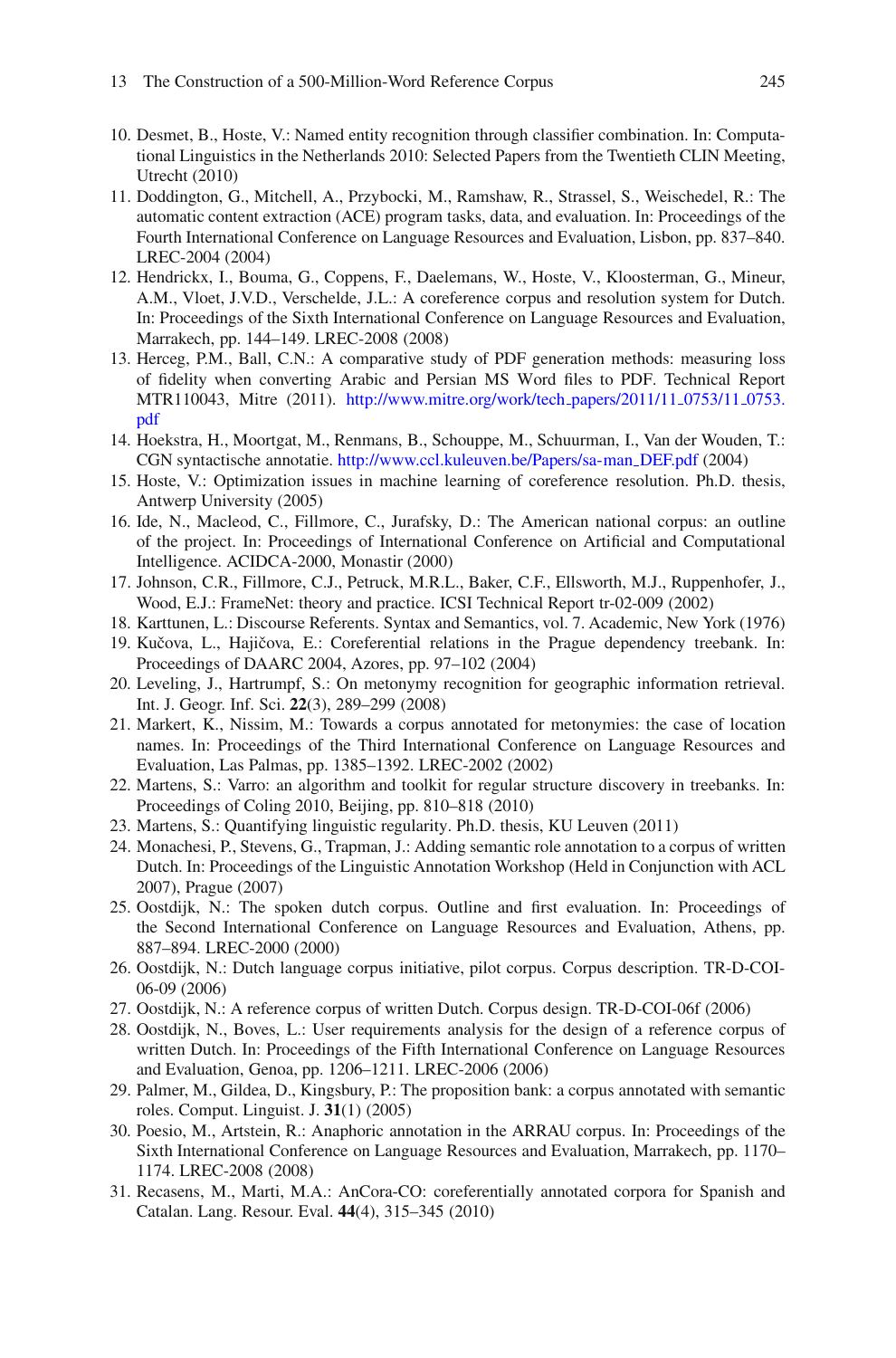- <span id="page-27-3"></span>32. Reynaert, M.: Corpus-induced corpus cleanup. In: Proceedings of the Fifth International Conference on Language Resources and Evaluation, LREC-2006, Trento, pp. 87–92 (2006)
- <span id="page-27-4"></span>33. Reynaert, M.: Non-interactive OCR post-correction for giga-scale digitization projects. In: Gelbukh, A. (ed.) Proceedings of the Computational Linguistics and Intelligent Text Processing 9th International Conference, CICLing 2008, vol. 4919, pp. 617–630. Springer, Berlin (2008)
- <span id="page-27-5"></span>34. Reynaert, M.: Character confusion versus focus word-based correction of spelling and OCR variants in corpora. Int. J. Doc. Anal. Recognit. 1–15 (2010). [http://dx.doi.org/10.1007/s10032-](http://dx.doi.org/10.1007/s10032-010-0133-5) [010-0133-5,](http://dx.doi.org/10.1007/s10032-010-0133-5) doi:10.1007/s10032-010-0133-5
- <span id="page-27-1"></span>35. Sanders, E.: Collecting and analysing chats and tweets in SoNaR. In: Proceedings of the Eighth International Conference of Language Resources and Evaluation, Istanbul, pp. 2253–2256. LREC-2012 (2012)
- <span id="page-27-11"></span>36. Sauri, R., Littman, J., Knippen, B., Gaizauskas, R., Setzer, A., Pustejovsky, J.: TimeML annotation guidelines, version 1.2.1. <http://timeml.org/site/publications/specs.html> (2006)
- <span id="page-27-13"></span>37. Schuurman, I.: Spatiotemporal annotation on top of an existing treebank. In: De Smedt, K., Hajic, J., Kuebler, S. (eds.) Proceedings of the Sixth International Workshop on Treebanks and Linguistic Theories, Bergen, pp. 151–162 (2007)
- <span id="page-27-16"></span>38. Schuurman, I.: Which New York, which Monday? The role of background knowledge and intended audience in automatic disambiguation of spatiotemporal expressions. In: Proceedings of CLIN 17, Leuven (2007)
- <span id="page-27-14"></span>39. Schuurman, I.: Spatiotemporal annotation using MiniSTEx: how to deal with alternative, foreign, vague and obsolete names? In: Proceedings of the Sixth Conference on International Language Resources and Evaluation (LREC'08), Marrakech (2008)
- <span id="page-27-17"></span>40. Schuurman, I., Vandeghinste, V.: Cultural aspects of spatiotemporal analysis in multilingual applications. In: Proceedings of the Seventh Conference on International Language Resources and Evaluation (LREC'10). European Language Resources Association (ELRA), Valletta (2010)
- <span id="page-27-15"></span>41. Schuurman, I., Vandeghinste, V.: Spatiotemporal annotation: interaction between standards and other formats. In: IEEE-ICSC Workshop on Semantic Annotation for Computational Linguistic Resources, Palo Alto (2011)
- <span id="page-27-8"></span>42. Schuurman, I., Schouppe, M., Van der Wouden, T., Hoekstra, H.: CGN, an annotated corpus of spoken Dutch. In: Proceedings of the Fourth International Conference on Linguistically Interpreed Corpora, Budapest, pp. 101–112. LINC-2003 (2003)
- <span id="page-27-12"></span>43. SpatialML: Annotation Scheme for Marking Spatial Expressions in Natural Language. MITRE (2007). Version 2.0, LDC, Upenn
- <span id="page-27-0"></span>44. Steinberger, R., Pouliquen, B., Widiger, A., Ignat, C., Erjavec, T., Tufis, D., Varga, D.: The JRC-Acquis: a multilingual aligned parallel corpus with 20+ languages. In: Proceedings of the Fifth International Conference on Language Resources and Evaluation, Genoa, pp. 2142–2147. LREC-2006 (2006) <http://arxiv.org/ftp/cs/papers/0609/0609058.pdf>
- <span id="page-27-9"></span>45. Tjong Kim Sang, E.: Introduction to the CoNLL-2002 shared task: language-independent named entity recognition. In: Proceedings of the 6th Conference on Natural Language Learning, Taipei, pp. 155–158 (2002)
- <span id="page-27-10"></span>46. Trapman, J., Monachesi, P.: Manual for semantic annotation in D-Coi. Technical Report, Utrecht University (2006)
- <span id="page-27-2"></span>47. Treurniet, M., De Clercq, O., Oostdijk, N., Van den Heuvel, H.: Collecting a corpus of Dutch SMS. In: Proceedings of the Eighth International Conference of Language Resources and Evaluation, Istanbul, pp. 2268–2273. LREC-2012 (2012)
- <span id="page-27-7"></span>48. Van den Bosch, A., Schuurman, I., Vandeghinste, V.: Transferring PoS-tagging and lemmatisation tools from spoken to written Dutch corpus development. In: Proceedings of the Fifth International Conference on Language Resources and Evaluation, Genoa. LREC-2006 (2006)
- <span id="page-27-6"></span>49. Van den Bosch, A., Busser, B., Canisius, S., Daelemans, W.: An efficient memory-based morphosyntactic tagger and parser for Dutch. In: Dirix, P., Schuurman, I., Vandeghinste, V., Van Eynde, F. (eds.) Computational Linguistics in the Netherlands: Selected Papers from the Seventeenth CLIN Meeting, Leuven, pp. 99–114 (2007)